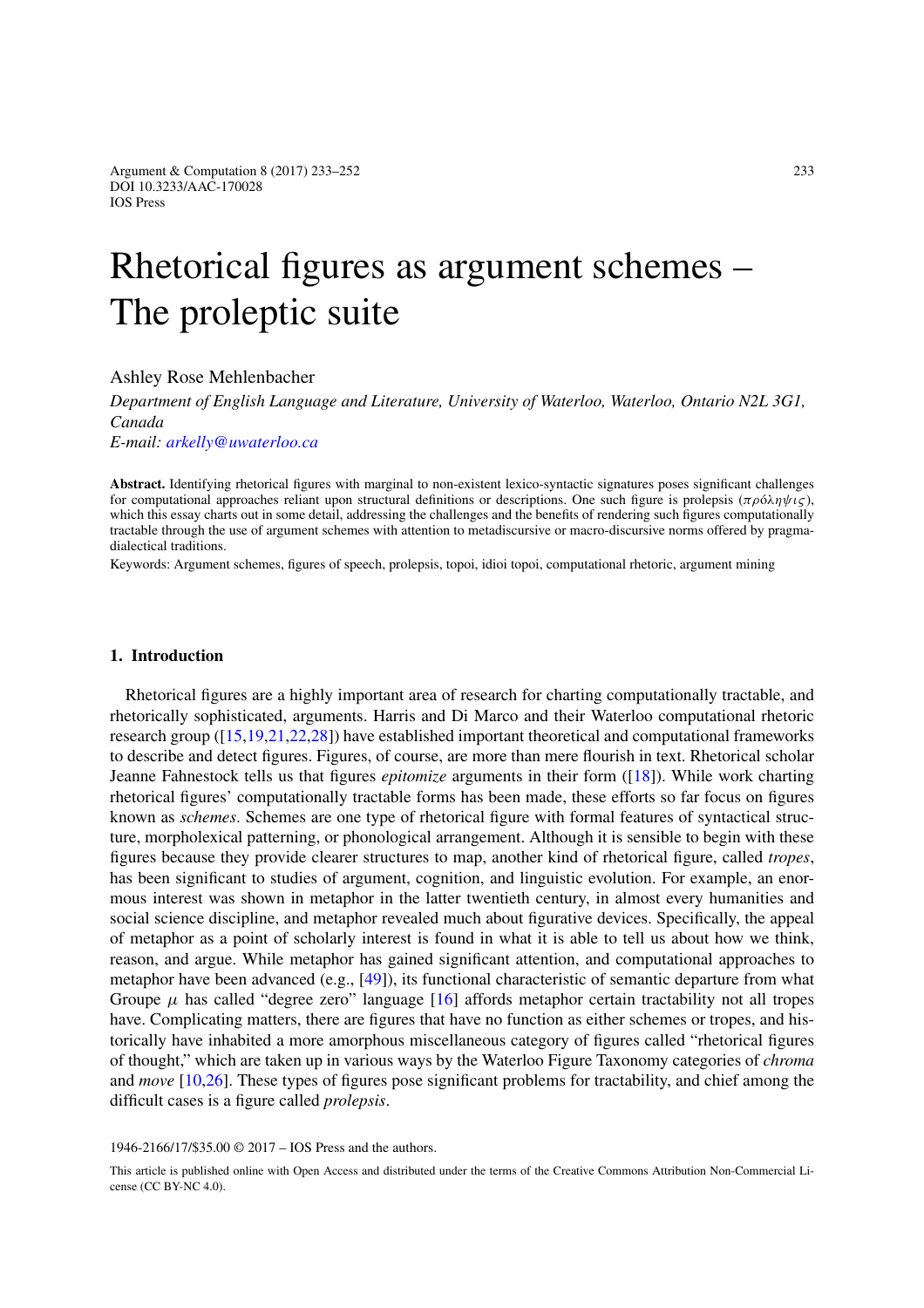#### 234 *A.R. Mehlenbacher / Rhetorical figures as argument schemes – The proleptic suite*

Tropes and figures of thought (chroma, moves) lack the kind of obvious formal linguistic features we can identify in schemes. As one might expect, identifying rhetorical figures with marginal to nonexistent morpholexical-syntactic signatures poses significant challenges for computational approaches reliant upon structural definitions or descriptions. In an effort to formalize tropes and figures of thought, as a strategy to make these important figures computationally tractable, this article begins to address the challenges and the benefits of mapping such figures through the use of argument schemes and attention to metadiscursive or macro-discursive norms offered by pragma-dialectical traditions and the Polish School of argumentation. The challenges are worth it: the rewards are substantial. Prolepsis is a widespread and effective argument strategy. Further, and putting this strategy into practice methodologically, this essay suggests an approach to extracting arguments, following problems charted in Walton [\[55\]](#page-19-0).

Prolepsis can be understood both as a rhetorical figure and as an argument strategy; or, as I will argue, several related but distinct argument strategies (hence, *proleptic suite*). A figure of anticipation, prolepsis aids the construction of some future event or moment in present-minded, concretized terms, a kind of foreshadowing or predicting. The term "construction" here is carefully chosen, as the figure is taken to be generative of the conceptions formed – not mere stylistic dressing. Consider Rachel Carson's illustrative warning about the effects of chemical pesticides, in her iconic opening chapter from *Silent Spring*, "A Fable for Tomorrow," where she offers a narrative account of a civilization arrested by its own ill-conceived development [\[9](#page-17-7)]. Civilization has destroyed not only itself, but also the natural environment within which it was situated and upon which it was so dependent. Here prolepsis is illustrated through a cautionary narrative, as Carson anticipates environmental destruction resulting from use of chemical pesticides.

Carson's vivid fable underscores why prolepsis is so interesting for argument studies: prolepsis marks certain argument strategies that are put to work to achieve rhetorical effect. Carson wants chemical pesticide use reconsidered and her narrative provides the justification. Prolepsis provides the crux of the argument in the narrative strategies employed in an effort to move readers to her position, one that acknowledges the dangers of pesticide use. Prolepsis also provides us with insight about why such rhetorical strategies are effective. Oakley writes,

Prolepsis – representing the future in the present – names much more than a verbal trick: it implicates attention and memory as fundamental cognitive determinants permitting the dialectic interplay of the here-and-now and the there-and-then [\[37\]](#page-18-3).

While prolepsis implicates attention and memory in particular ways, so too do the figures of analepsis (flashback) and enargia (vivid description), both of which often work closely with the figure of prolepsis, among others. Prolepsis activates a cognitive response that structures human response to a particular unknown future event and then draws upon rhetorical knowledge and constraints of the situation to articulate a reasoned response – an argument.

In this essay I chart prolepsis from antiquity into modern usage to demonstrate how rhetorical figures can be used to expand the theoretical and applied reach of argument schemes to create computationally tractable solutions for argument detection/extraction. Importantly, this work plots the figure's multiple variations, which may appear, at first, as a sorting error, but is rather a byproduct of complex instantiations of the figure. Further, this work brings together a tradition of research into rhetorical figures and their argumentative functions (tracing along Fahnestock [\[18\]](#page-17-4) and Harris's [\[28\]](#page-18-0) paths in particular), with research using rhetorical figures for natural language – linguistic – processing, and the important research in argument schemes, at the intersection of philosophy, rhetoric, and computer science. Using an interpretive rhetorical approach, with illustrative empirical examples, I advance a preliminary case of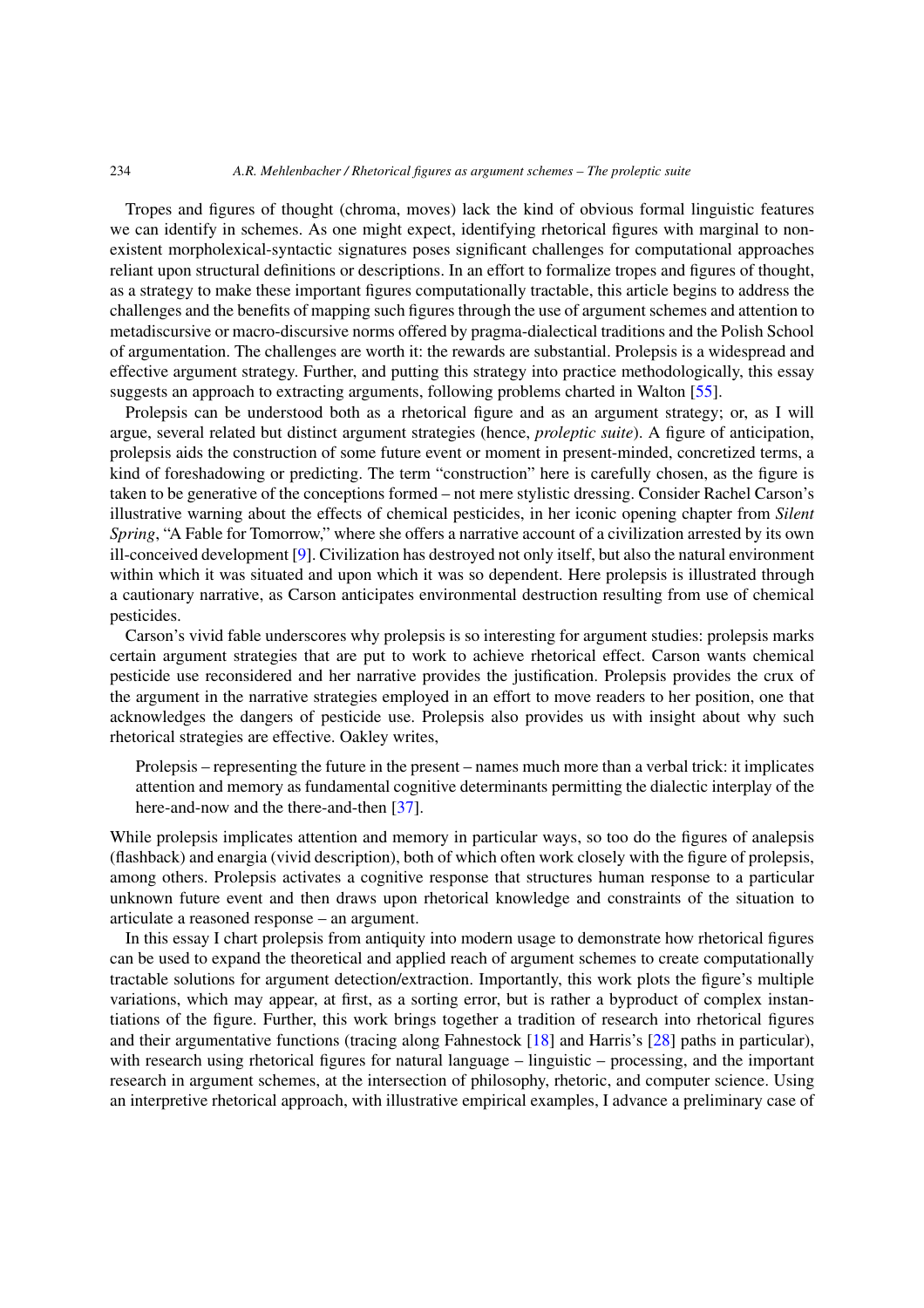using rhetorical figures to augment argument schemes, expanding the repertoire of informal logics used in every-day arguments. My representative figure is prolepsis. The empirical examples I use are drawn from a number of different domains to illustrate the wide applicability of the figure. The implications for argument schemes provide a vast well from which to draw every-day argument structures that have been studied and categorized across two millennia and many languages and cultures.

### **2. Foundations for special argument schemes**

### *2.1. Prolepsis and rhetorical figures*

The terminology of rhetorical figures is highly inconsistent. A single linguistic pattern will often have several different names; a single name may be associated with several different patterns. Prolepsis is a prime example. It has several definitions and a range of examples over the millennia, often implicating a set of closely related figures, although indeed distinct figures insofar as their rhetorical strategy and function operates. In the following account I delineate three types of prolepsis (Table [1\)](#page-2-0).

By charting different uses of the term *prolepsis* it is possible to uncover several argument schemes [\[54](#page-18-4)], which helps explain why rhetorical figures can be valuable to development of arguments schemes, but also how they pose challenges to developing computationally tractable forms.

A Latinized Greek word translated most directly as "anticipation" (that is, a nominalization of "to anticipate"), *prolepsis* (*πρ*ó*ληψις*) has traditionally been seen to operate at both the sentence level and the discourse level. For operation at the sentence level, *The Encyclopaedia of Rhetoric* offers perhaps the clearest definition:

a permutative metataxeme [that] anticipates the logical relations of consequences in a sentence (which are the result of the predicate) by means of an attributive adjective or participle that functionally represents an assumed consecutive clause or gerund [\[25](#page-18-5)].

That is, an alteration of sequence such that when event-x precedes event-y temporally, event-y precedes event-x syntactically. Grün-Oesterreich gives the rather tortuous example from Shakespeare, "To break within the bloody house of life" (*King John*, 4.2.210) [\[25](#page-18-5)[,47](#page-18-6)], explicating it like this:

The correct logical reconstruction of [this example] is "To break within the house of life [the body] and make it bloody [for example by a dagger]."

But a more obvious example, also gruesome, might be the John Keats's lines from "Isabella" [\[2](#page-17-8)[,25](#page-18-5)]:

So the two brothers and their murder'd man Rode past fair Florence. . .

Temporally, the brothers have not yet murdered the man with whom they are riding past fair Florence. This example, too, reminds us that figures all manifest in ordinary language (which is why degree-

<span id="page-2-0"></span>

| Table 1             |  |
|---------------------|--|
| The proleptic suite |  |

| Figure name                    | Description                                                                                                   | Representative figures          |
|--------------------------------|---------------------------------------------------------------------------------------------------------------|---------------------------------|
| Prolepsis (Occupatio)          | Anticipation and rebuttal of an opponent's argument.                                                          | Procatalepsis; <i>Prolepsis</i> |
| <i>Prolepsis (Ampliatio)</i>   | Future anteriority, a certain declaration/prediction of future events.                                        | Prolepsis; Ampliatio            |
| <i>Prolepsis (Praemonitio)</i> | Presage, a forewarning of potential future. Often an undesirable<br>portent, but may have a positive valance. | Præmonitio                      |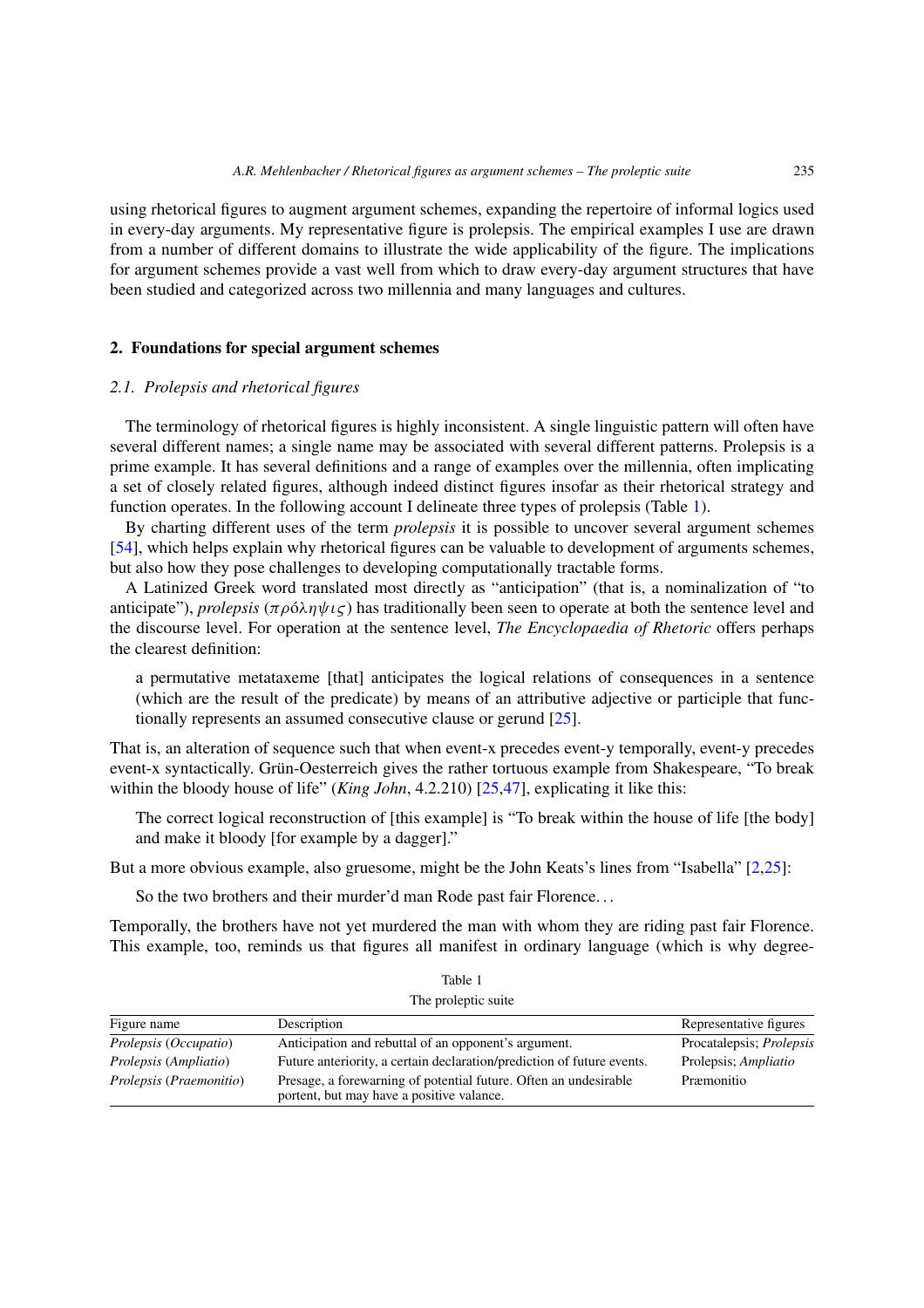zero language is an idealization), as in the common expression for a prisoner on death row, "dead man walking."

While the understanding of the syntactic nature within which prolepsis might be rendered manifest through verbal form is valuable, later efforts expand the figure's reach to include the conceptual and persuasive features of *proleptic argument*.

For the operation of prolepsis at the discourse level, Christopher Tindale provides the most precise definition: "the anticipation of objections to one's position and a preemptive response to those objections" [\[53](#page-18-7)]. As an example, consider Nicholas Carr's observations on reading practices:

Thanks to the ubiquity of text on the Internet, not to mention the popularity of text-messaging on cell phones, we may well be reading more today than we did in the 1970s or 1980s, when television was our medium of choice. But it's a different kind of reading, and behind it lies a different kind of thinking – perhaps even a new sense of the self. "We are not only *what* we read," says Maryanne Wolf, a developmental psychologist at Tufts University and the author of *Proust and the Squid: The Story and Science of the Reading Brain*. "We are *how* we read." [\[8\]](#page-17-9); example suggested by [\[24](#page-18-8)].

Carr, who is building a case on how the Internet degrades literacy, anticipates the objection that since digital technologies have increased the amount of reading we all do they cannot be decreasing our ability to read, and counters it by shifting the focus from the quantity of reading to the quality of reading.

Both of these usages, syntactic and discursive, show up in the Anglo tradition with Bede's eighthcentury *De Schematibus et Tropis*, a treatise concerned with stylistic features in the Bible. Bede's work cannot be described as particularly original, but it is valuable for connecting the treatment of prolepsis in antiquity with an emerging English scholarly culture.<sup>[1](#page-3-0)</sup> Prolepsis, Bede tells us, is a figure concerned with "anticipating or taking up in advance" and evidenced in syntactic placement when "those things which ought to follow are placed ahead" (Bede in [\[52\]](#page-18-9)). Providing examples from the Psalms, "*And it came to pass in the thirtieth year*" from Ezekiel, Bede tells us that, with no introduction "He has used a connective word ["and"], yet put nothing ahead of it to which this word might be joined"<sup>[2](#page-3-1)</sup> [\[52](#page-18-9)]. This patterning can be extended from syntactic placement to patterns of reasoning. In that abstraction from syntactic configuration to discursive patterns, prolepsis as anticipation, as fundamentally concerned with the temporal ordering of thought, is revealed. There is no sign of preemptive response, however, as Tindale terms it, either in Bede's definition or its associated examples. Soon, this response, a rebuttal, comes to be criterial in the rhetorical and argumentative traditions. Temporal structuring, rather, is the only defining feature for Bede. In the first English-language treatment of the term, Richard Sherry provides a definition that further underscores the importance of temporal order. He writes:

[p]*resumpcio* [or, prolepsis], a takynge before, or generall speakynge of those thynges whych afterwardes be declared more perticulerlye: as, in the meane seasõ that kyng Henry rode royally to Calais on a sumpteous courser, Lewes in a gorgeous chariot was caried to Boloygne [\[48\]](#page-18-10).

Here, prolepsis is characterized as a figure of construction deviating from normal expectations, occurring "when the order of construccion is otherwyse then after the comen maner" [\[48](#page-18-10)]. The schematic focus

<span id="page-3-0"></span><sup>&</sup>lt;sup>1</sup>Written in Latin, Bede's work marks the first of such handbooks of figures written by an Englishman, in the tradition of "stylistic rhetoric" [\[52\]](#page-18-9). Further, "[p]rior to Bede it had been customary to depreciate the language of the Bible" by those close to ancient rhetorical learning. Bede, situated in Norththumbria, had no such obligations to the Roman Empire [\[52\]](#page-18-9). Despite this notable achievement by Bede, much of the definitional work he offers is recycled, drawing from Donatus's *Ars Grammatica*, as well as from Isidore's *Etymologiae*, Cassiodorus's *Expositio in Pasalterium*, and Julian's *De Vitiis et Figuris* [\[52\]](#page-18-9).

<span id="page-3-1"></span> $^{2}$ Ps. 87:1, 22:18, and Ezek. 1:1, are all examples provided by Bede [\[52\]](#page-18-9).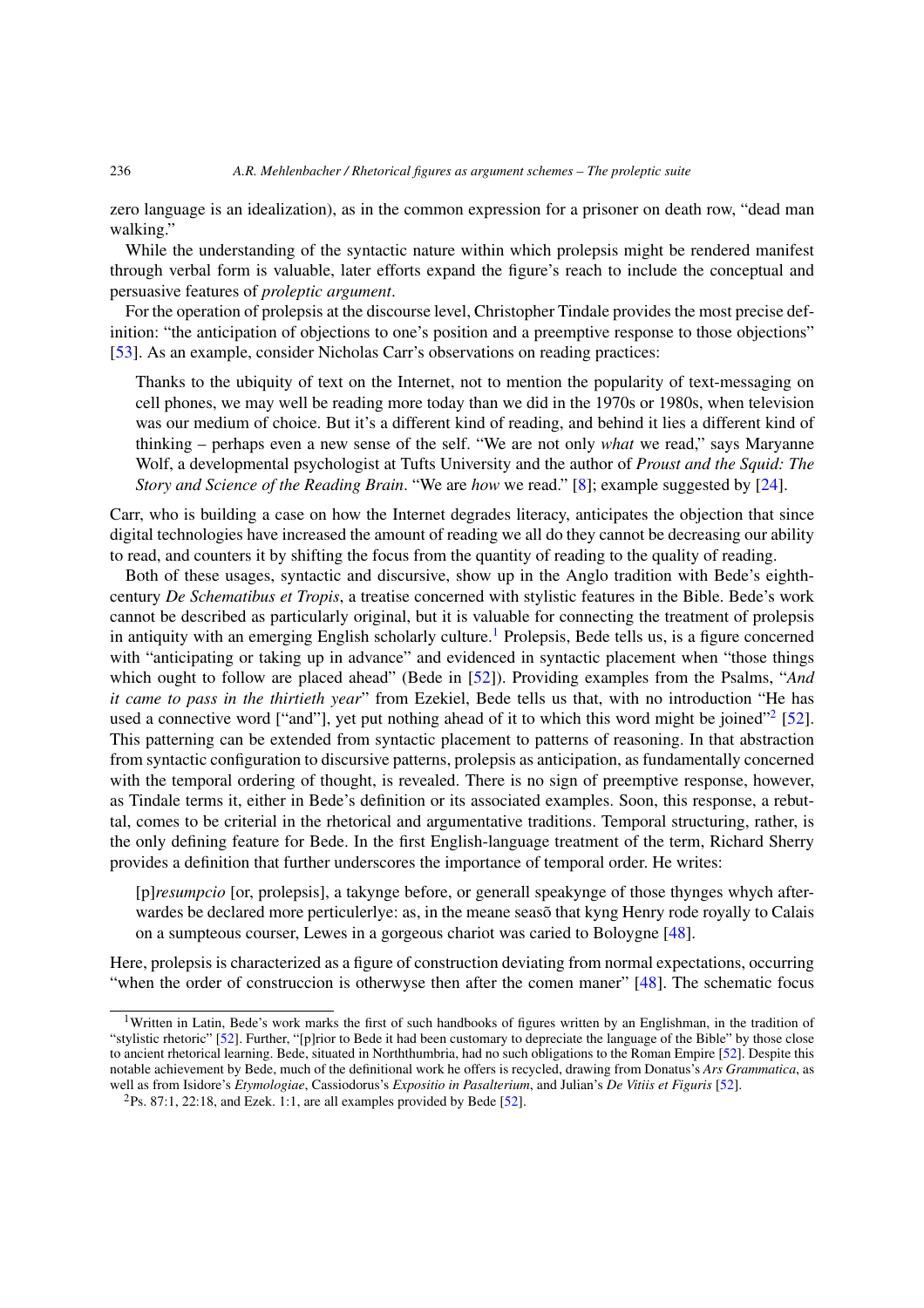of such a classification narrows the figure to its verbal instantiation, but still marks a process of thought primarily concerned with temporal ordering.

In modern scholarship, the notion of refutation becomes definitional. Perelman and Olbrechts-Tyteca are instrumental here, both for their treatment of prolepsis and for their view of figures as argumentative. They make a distinction between "an embellishment, a figure of style" – that is, the default view of *all* figures by the twentieth century – and argumentative figures [\[42](#page-18-11)], figures that potentially affect the audience's rational perception of a standpoint. Their treatment of prolepsis in *The New Rhetoric* first posits that when "a speaker introduces objections into his sentence in order to answer them himself, we have a figure of speech, prolepsis, which is simply a feint" (169). Later they note that when "anticipatory refutation takes the form of an objection to the speaker's own argument, it can give rise to *prolepsis*, [this time seen as] a figure which has a *definite argumentative connotation*" (emphasis mine) [\[42](#page-18-11)]. Tindale, leaning on Perelman and Olbrechts-Tyteca, writes that the significance of prolepsis "lies in its importance to dialectical argumentation" through the "anticipation of objections" [\[53\]](#page-18-7). Clauss has also made a significant effort to situate prolepsis *as argument*, and not only "feint," but he develops his theoretical discussion around one of prolepsis's partial synonyms, *procatalepsis* – a term we will see again as "prolepsis-occupatio" in the discussion of the proleptic suite below [\[12](#page-17-10)].

### *2.2. Meta-context and argument schemes*

The Polish School of Argumentation and the Pragma-Dialectical framework have both identified the importance of bringing together descriptive accounts of argumentation with conventional or normative accounts. Allowing for a departure from more formal models of argument, this approach aligns with rhetorical accounts of argumentation that dwell in particular situations and unfold between rhetor (speaker or writer) and audience. Indeed, the mapping between this approach and rhetoric is most striking in rhetorical genre studies, where influence from speech-act theory is a common heritage, and attention to "macro-contextual dimensions" is a common enterprise [\[5](#page-17-11)].

It might seem cumbersome to add this metacontext to the already conceptually dense work of combining figuration and argument schemes, but there is a useful and important point of intersection here, rooted in Aristotle's program of argumentation topoi. That program, which inspired the current theory of argument schemes, provides a rich resource for macro-contextual dimensions in the division of common and special topics, which will bring us back to the matter of figures and genre.<sup>3</sup> But a brief aside for the business of common and special topics and their significance to argument schemes is warranted.

Aristotle gave us two sets of topics: common and special. Common topics (*koinoi topoi*) are those that have been adapted, in part, for the purposes of argument schemes. These topics are concerned with form rather than content, which is sensible insofar as the ability to keep relatively abstracted principles to be applied across a multitude of rhetorical contexts. One can use the topoi to argue in the courtroom, in the assembly, in the marketplace, in the laundry room. Any argument might be structured, for instance, in terms of contrast, or comparison, or genus and species. But even the common topics fell out of favour, after the late classical period (the last major work coming from Boethius [\[3](#page-17-12)[,4\]](#page-17-13)); even such Aristotelian disciples as Thomas Aquinas no longer noticed the topoi, and only in the last several decades have they again gained traction in rhetorical theorizing. Although the common topics provide, as argument schemes demonstrate, a useful basis for studying everyday reason and argument, they do not fully engage macro-contextual dimensions or ways to understand those dimensions. In Greek antiquity these kinds

<span id="page-4-0"></span><sup>&</sup>lt;sup>3</sup>See Gladkova, Di Marco, and Harris for a charting of special topoi (with their interest in knowledge-generation, they call them *epistemic topoi*) in ophthalmic clinical research [\[22](#page-17-3)].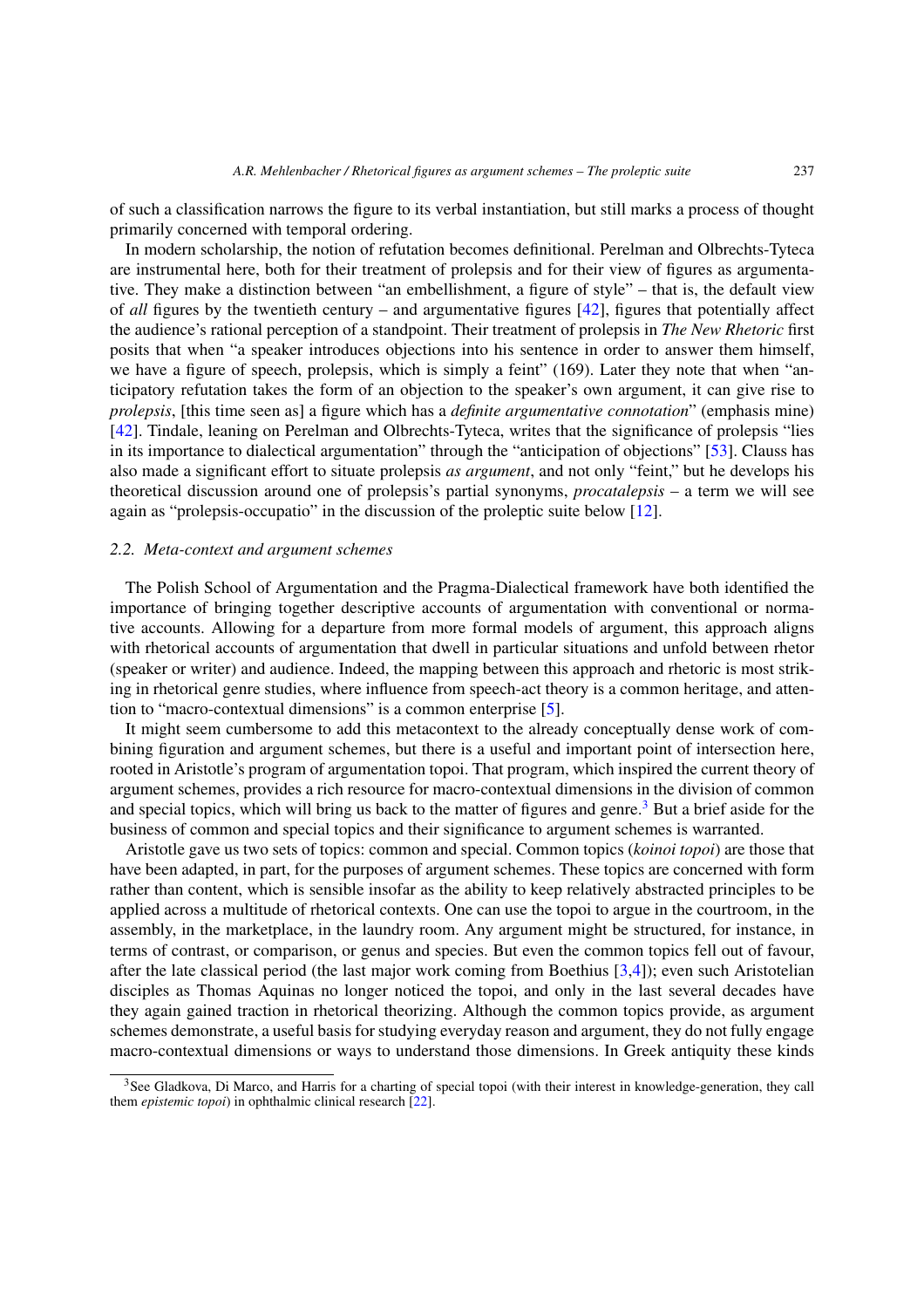of macro-contextual concerns were treated with the lesser-regarded "special topics" (*idioi topoi*). These topoi were not applicable wholesale, as the common topics were, but only to specific argument fields – physics, medicine, economics. Through neglect and sometimes-outright dismissal, the special topics were relegated to some prescriptive handbook rules and remained theoretically underdeveloped [\[33](#page-18-12)]. There are various reasons for this [\[33](#page-18-12)], but what is important here are the issues raised by special topics.

For Aristotle the special topics were distinct from disciplinary knowledge, but in constant danger of slipping into disciplinary knowledge, and as they lost favour their distinctions and use allowed a certain granularity to escape any theoretical commitments to common topics. Special topics would allow for granularity by providing a system of reason and argument grounded in meta-contextual dimensions, relative to the kinds of communicative domains described by pragma-dialectic traditions, including medical, scientific, or legal. This is useful, and so special topics or a revived version of special topics becomes important. Miller argues as much:

[W]e find in our environment an indeterminate number and variety of recurrent rhetorical situations – those arising, for example, not only in political affairs, but also in business, industry, government, and the mass media (as well as the academy). The principles underlying Aristotelian special topics suggest that such topics have three sources: conventional expectation in rhetorical situations, knowledge and issues available in the institutions and organizations in which those situations occur, and concepts available in specific networks of knowledge (or disciplines). Any of these can serve as conceptual places that yield arguments possibly useful in a rhetorical situation related to the genre, institution, or discipline [\[33](#page-18-12)].

What Miller is advocating for is "generic special topics" [\[35\]](#page-18-13), where generic refers to the notion of rhetorical genre, a "typified rhetorical actions based in recurrent situations" [\[32](#page-18-14)][.4](#page-5-0) Genres can be typified across a very wide context, such as "the sciences." John Swales, for example, focused on introductions in scientific articles across disciplines [\[51\]](#page-18-15). So a combination of genre and something more particular would be fruitful to identifying kinds of arguments with more granularity. Here is where rhetorical figures become particularly useful.

Harris has argued that rhetorical figures travel together for particular contexts, and Fahnestock has shown figures are implicated in certain kinds of logic in particular disciplines; Fahnestock's work is especially rich for the way she traces the early links between topoi and figures in the ancient understandings coming out of Aristotle. Topoi, in her recovery of the ancient tradition, are general patterns of argumentation, and figures, at least some of them, epitomize those patterns. Harris and Fahnestock together suggest that by identifying particular kinds of rhetorical figures found in different disciplines or contexts (identified by the genres used in these contexts to tie the idea of "context" to a real-world, recurrent rhetorical activity) [\[18](#page-17-4)[,26](#page-18-2)] (see also Tindale [\[53](#page-18-7)]), then we are likely to generate lists of special topics across these contexts (as argument schemes). Thus, we find in Aristotle's original idea that the

<span id="page-5-0"></span><sup>4</sup>Rhetorical genre, since the late 1980s, has seen a prolific expansion and the history is certainly of value to this discussion although too cumbersome for this paper; Miller and Kelly [now Mehlenbacher] offer a recent account of genre studies broadly and rhetorical genre studies in particular [\[34](#page-18-16)]. In short, rhetorical genres treat both meta-contextual dimensions as well as formal features of texts. Take, for example, the example of tax documents [\[14](#page-17-14)]. These documents are typified in their form and their use responds to a recurrent rhetorical situation (submitted tax filings). Of course this is a simplified example, but the essential idea here is that different industries, sectors, organizations have identified kinds or genres of text and this is useful because we can learn something about the kinds of arguments that might appear in different texts and contexts. For an application of genre in computational rhetoric, albeit rather different than the approach suggested here, see Gladkova, Di Marco, and Harris [\[21](#page-17-2)]. What genre offers is a way to systematically organize text types and their formal features as situated in particular disciplines or contexts. This is important because it helps us understand the context for arguments, the kinds of formal features that will shape how and where arguments are presented, and also the kinds of meta-contextual dimensions shaping those arguments.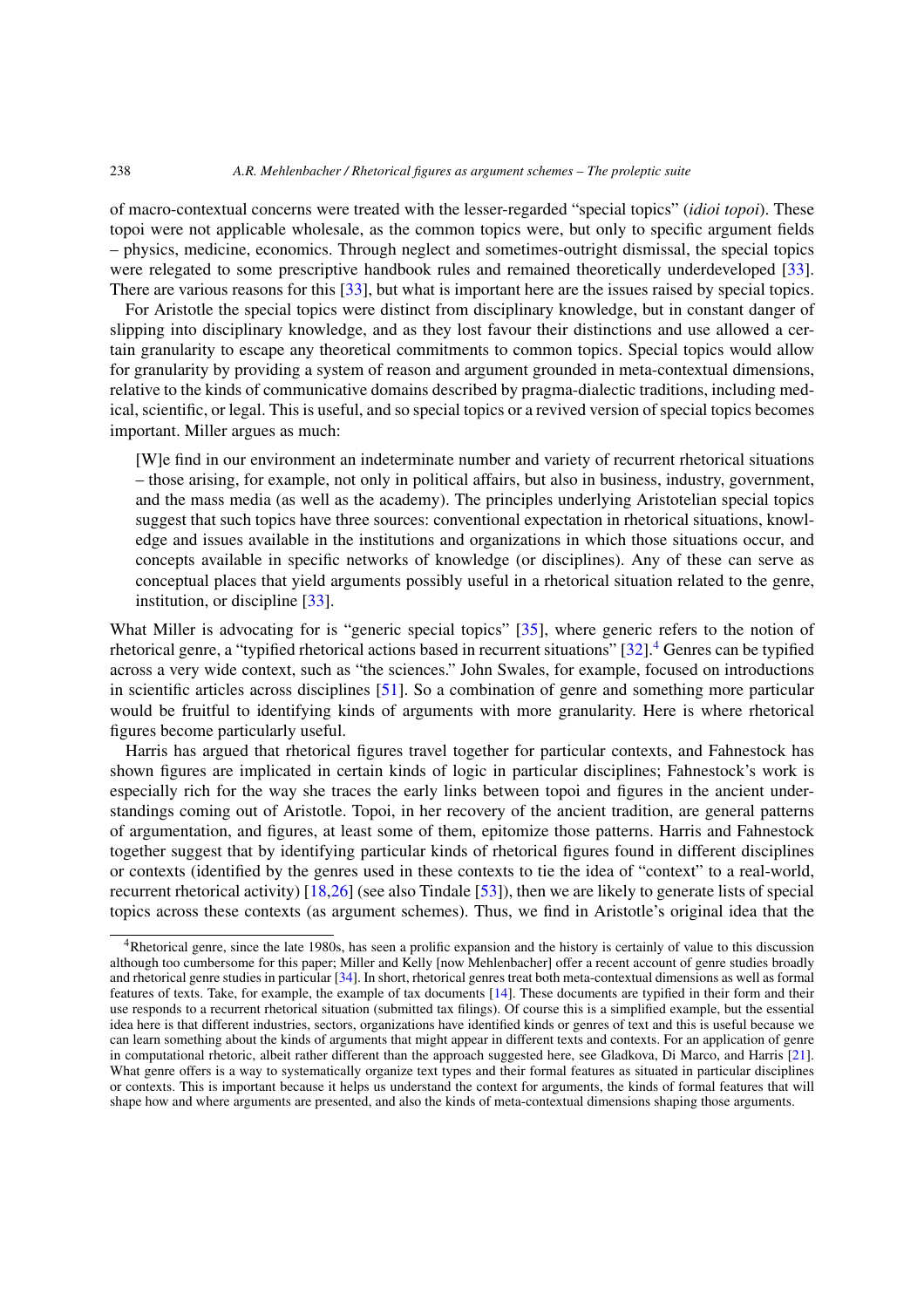special topics lie somewhere between the common topics and disciplinary knowledge. For example, and as I will detail below, prolepsis is common in environmental rhetoric. It makes sense that the kinds of arguments found in environmental discourse concern the future and planning to ensure a sustainable and livable world; both anticipation of what is to come and "rebuttals" of dangerous or catastrophic futures are touchstones of environmental discourse. However, prolepsis is certainly not confined to environmental discourse. Nor is it discipline-specific in any way. Thus, identifying special topics to develop granular argument schemes begins with locating rhetorical figures, in particular kinds of text, and relating those to particular meta-contextual dimensions such as disciplines.

The foundations of argument schemes in classical rhetoric provide an opportune site to explore the possibilities of rhetorical figures in computational argument studies. The shared historical, theoretical, and epistemological site of course is not so heterogeneous after over two millennia of theorizing, but the foundations remain strong enough to provide a basis for such work as is proposed in this essay. To this point, Walton's argument schemes draw from Aristotle's topics onward – through related traditions – and (pace Fahnestock) rhetorical figures align nicely with such efforts.

# *2.3. Figures and argument schemes*

Expanding the range of argument schemes by exploring rhetorical figures across genre or metacontextual dimensions offers a useful way to achieve somewhat more granular argument identification and extraction. Walton and Reed note the importance of granularity insofar as we can identify everyday arguments [\[56\]](#page-19-1), and Godden and Walton expand on this position agreeing that

argument types, simple enough to be effectively taught and usefully applied in analysis, fine-grained enough to be effective as ... evaluative tool[s], rigorous enough to be implemented in automated models and clear enough to be integrated into traditional diagramming techniques [\[23](#page-18-17)].

Further, they argue that such "a typology should reflect distinctions among arguments made at an intuitive, common-sense, or pre-theoretic level by everyday arguers" [\[23\]](#page-18-17). Rhetorical figures are a productive way to expand these studies, achieve granularity, and articulate the theoretical rationale for what makes something an "intuitive, common-sense, or pre-theoretic" argument [\[23\]](#page-18-17). The theoretical underpinnings, which cannot be treated in this paper in detail, can essentially be boiled down to two major contributions: one on the social side, addressing how discourse communities evolve certain acceptable argument types, and on the other side, the cognitive affinities marked by rhetorical figures (see, for a brief accounts of the latter,  $[10, 27]$  $[10, 27]$ ).

The study of figuration also helps to address questions of taxonomy. The history of figuration is littered with attempts at taxonomic systematicity, which collectively have left us, as above, with a twisted pile of disjointed terms and definitions, plagued with one-many and many-one problems (one form, many names; many forms, one name). This jumble is partially a consequence of multiple linguistic traditions, with a welter of Latin and Greek synonyms, partially a consequence of pedantry, with different spellings and etymological kluges, partially a consequence of different theoretical commitments, with aesthetic, psychological, and functional commitments cutting the figurative cloth in different patterns, partially a consequence of plain old linguistic drift, with terms expanding and contracting or dividing and amalgamating in seemingly random ways, as words will; and, sympathetically accounting for cases treating complexities and challenges in categorizing figures, partially it is just centuries of carelessness. *Prolepsis* has not been immune to these processes.

In accounting for the frequent discrepancies between systems of cataloguing figures, Fahnestock cites the distinction between "verbal forms and discourse functions or speech acts" as a primary concern in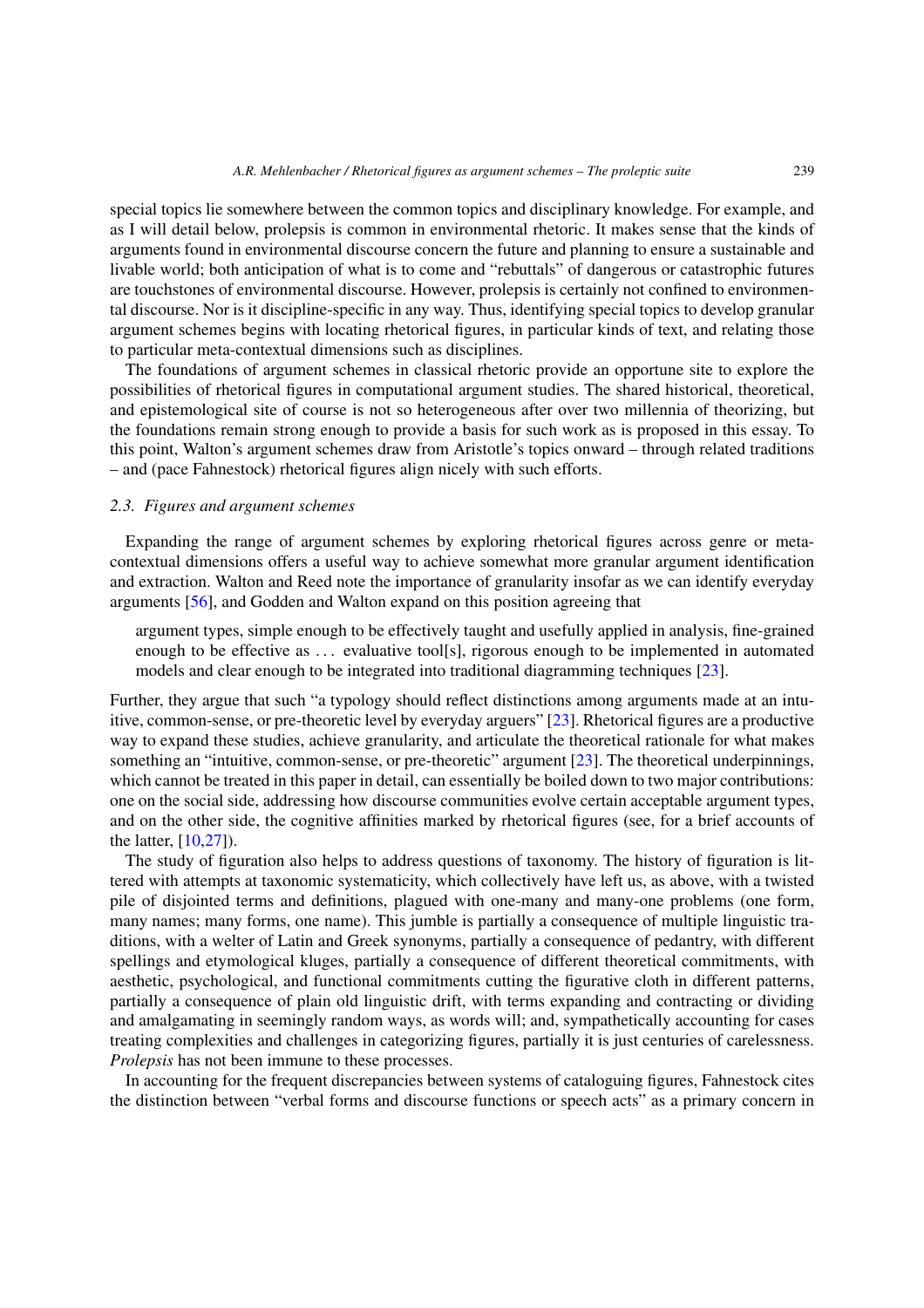taxonomy construction [\[18](#page-17-4)]. Attention to either verbal form or discursive function alone will certainly provide differing conceptual pillars on which to build any system of classification. Often such unbalanced attention is apparent, as Fahnestock argues, by way of definitional work and classification of figures. Figures are defined and classified carefully either on the basis of their linguistic/verbal form or by way of their rhetorical effect [\[18\]](#page-17-4). Fahnestock argues that the ideal approach to compendiums of figures would be to account for both linguistic *and* persuasive effect. Of course, as Fahnestock identifies a particular group of figures, schemes, as having relatively clear descriptors in both domains, there are figures that do not have these features. Namely, tropes lack formal structures. However, argument schemes can contribute to studies of rhetorical figures by providing mechanisms identifying formal features of tropes and figures of thought, such as the structure of the argument itself.

One project to find some consistency in figuration  $-$  a necessity if figures are to be brought into computational tractability – is the Waterloo RhetFig Ontology. In its terms, we might be tempted to categorize prolepsis in its syntactic operation as a scheme, while recognizing that in its discursive operation, it is a move (another term, admittedly, that has referential complications). In the RhetFig project, all figures can be seen as "deviations" of some hypothetically perfect blandness of language that Groupe  $μ$  calls degree-zero language"  $[16]$  – perhaps best understood in terms of Chomsky's "ideal speaker-listener, in a completely homogeneous speech-community" [\[11\]](#page-17-15)). Schemes, in this framework, are identifiable formal patterns deviating from the most routine default configurations in the language – for instance, a syntactic order in which words occur in the temporal order that their referents occur. It would be natural, therefore, to say that "syntactic prolepsis" deviates from this order, and to distinguish it from a "discourse prolepsis" that we can classify as a move.

Moves, $\frac{5}{3}$  in the RhetFig framework, are identifiable discourse strategies deviating from some presumed default discourse patterns – for instance, a narrative order in which narrative events are related in the temporal order the events occur; or an argumentative order in which pro-arguments are spooled out in a linear flow, unconscious of any counter-arguments. Degree-zero speech is monologic signal production (again, classic Chomskyan grammar is the paradigm), so, "temporally," a counter-argument can only come in this idealization with another speaker. So, we might say that "discursive prolepsis" deviates from this temporal order by "reaching forward" to another speaker.

But such an analysis gives too much weight to rather minor morpholexical-syntactic features. It makes more sense to see all prolepsis as manifesting an argumentative strategy of anticipation, with various reflexes. This follows the RhetFig policy of taxonomy by prototypicality rather than by necessary and sufficient features. This is not an uncommon policy. Simile, for instance, is widely considered to be a trope (that is a deviation from degree-zero denotation), despite the obvious morpholexical-syntactic presence of words such as *like* or *as*, and their phrasal requirements. Prolepsis construed in these terms, for instance, would not distinguish Keats's admittedly more elegant "two brothers and their murder'd man" from "two brothers and the man they would later murder." We certainly can distinguish them, in terms of rhythm for instance, and imagery (a murder'd man who is riding is metaphorical), but not on the basis of prolepsis. In both versions we have the anticipation of a future murder brought into a discursive present; that is, we have prolepsis.

<span id="page-7-0"></span> $5T_0$  be distinguish from other uses of "move" in linguistic and allied fields – most notably, perhaps, to be distinguished from uses by John Swales and others working in genre studies traditions, particularly English for Specific Purposes – though these different uses are not without potential for mutual accommodation.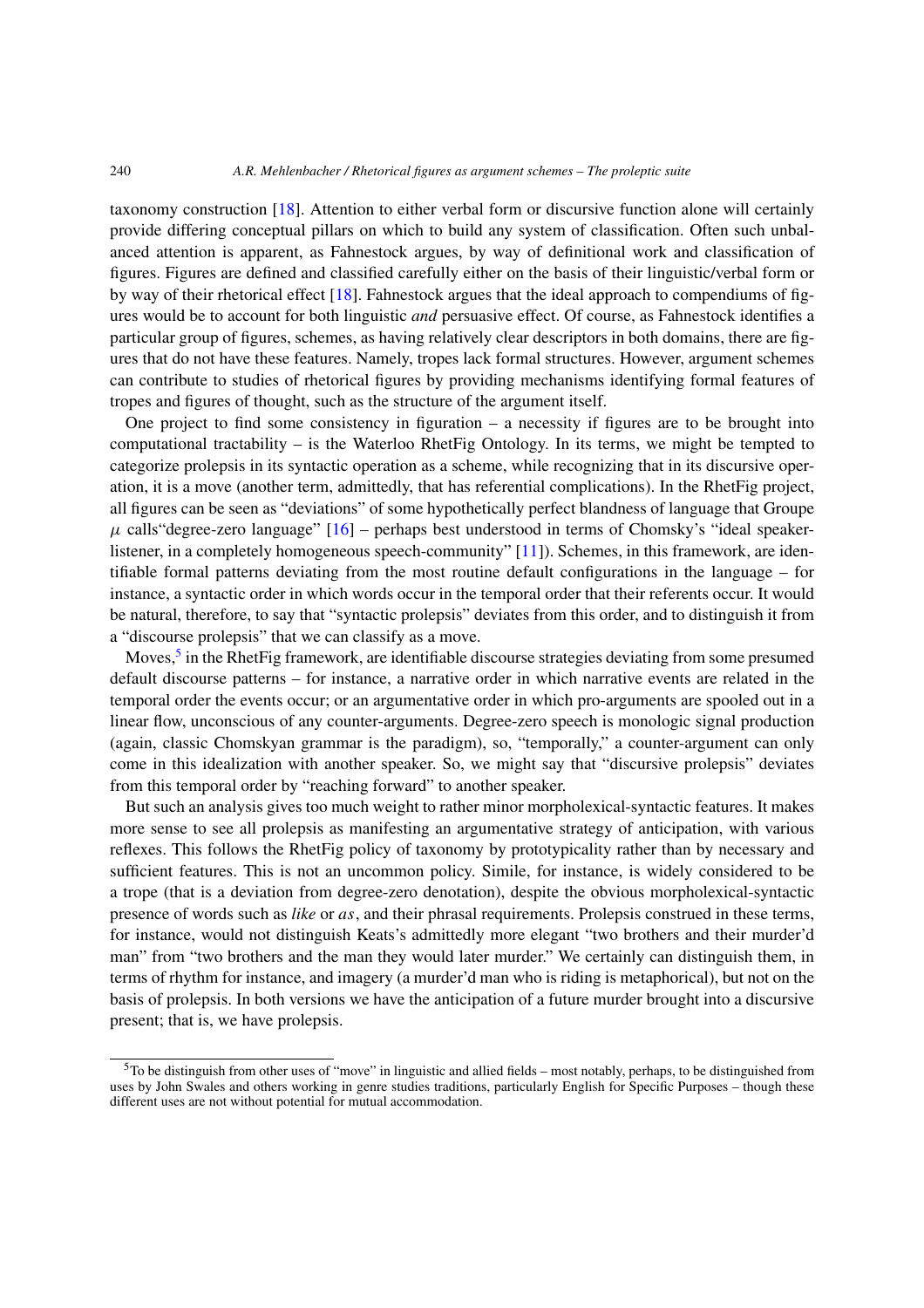#### **3. The proleptic suite: Preliminary map for special argument schemes**

Following Harris and Di Marco's work on a "chiastic suite,"[6](#page-8-0) discussing the different uses of several reverse-repetition figures that have often just been called *chiasmus* in the figurative tradition, this section charts different uses of the anticipatory(-rebuttal) figures that have been called *prolepsis*. The importance of this work is two-fold: first, rhetorical figures' long history and appearance in handbooks across two millennia means their definitional sources are varied and thus careful attention to their descriptive or functional forms must be attended to; second, rhetorical figures reveal the multitude of subtle differences in argument form at the morpholexical-syntactic and semantic levels of argument, differences often unnoticed by a human audience, and certain to introduce ambiguity for a computational process. In turn are three uses of prolepsis, one with a clear structure of anticipation and rebuttal, distinct from the latter two, and two with overlapping but distinct forms of presaging as argument. This leaves us with three argument schemes we can map, roughly correlating to each figure. To clearly distinguish between uses that were conflated, but not confused, in the long history of charting rhetorical figures we will give each configuration a qualifier: prolepsis-occupatio, prolepsis-ampliatio, and prolepsis-praemonitio.

## <span id="page-8-3"></span>*3.1. Prolepsis-occupatio: Prolepsis as anticipation and rebuttal*

While the terminology is uneven, anticipation AND refutation of an opponent's argument – discursive prolepsis – is more accurately aligned with *procatalepsis*, the term we will now adopt for this pattern, leaving anticipation WITHOUT refutation to *prolepsis* alone[.7](#page-8-1)

Procatalepsis (literally 'seizing in advance') is the rebuttal or refutation of anticipated arguments. It is important, when considering such a figure, to attend to those that seem related. The great number of figures means there are many figures that have similar functional features, but that necessarily remain distinct from one another for formal reasons. There is no full catalogue of refutation figures, but there are certainly several more. Take, for instance, metastasis ("after stasis," "after steadiness,") best exemplified by the famous remark then-incumbent US President Ronald Reagan made during a 1984 debate with his much younger opponent, Walter Mondale, Reagan said "I will not make age an issue in this campaign. I will not exploit, for political purposes, my opponent's youth and inexperience" [\[7](#page-17-16)]. Here Reagan does not literally anticipate his opponent's argument – he evokes, rather than specifies, a counter-argument to his fitness as president that had been circulating around the campaign – but he effectively and humourously inverts that counter-argument refuting the proposition that the 73-year-old Reagan was too old for a second term.<sup>8</sup> Prolepsis, that is, is but one of many figures of refutation, but it is a crucial figure for this function because it provides the basis to discount a counter-argument before it is ever launched,

<span id="page-8-0"></span><sup>&</sup>lt;sup>6</sup>See Harris' talk "Cognition, Computation, and Chiasmus; Chiasmus, Computation, and Cognition" at the 2016 Computational Rhetoric Workshop: [http://computationalrhetoricworkshop.uwaterloo.ca/.](http://computationalrhetoricworkshop.uwaterloo.ca/)

<span id="page-8-1"></span> $7$ The unfortunate conflation of prolepsis and procatalepsis is largely the result of the handbook tradition of cataloging figures, one after another, in a taxonomic arrangement. In such cases prescription and proscription of figures' use in these handbooks can be traced to a few exemplars of the genre and then perpetuated across derivative manuals of style.

<span id="page-8-2"></span><sup>8</sup>Some of the other figures of refutation include erotema ("to question," often known as a "rhetorical question") refuting a point by asking it as a question), dicaeologia ("a plea in defence"), admitting a fault or guilt but refuting the problem based on necessity, and meiosis ("lessen," often mistakenly labelled *litotes*), a strategic understatement to illustrate something's significance. Figures often have a small cluster of functions, and these are not the only ways that erotema and meiosis are used; nor may it be the only ways in which metastasis and dicaeologia are used. There is much work to be done. But a full catalogue of refutation figures would be a valuable addition to computational rhetoric generally, argument mining specifically.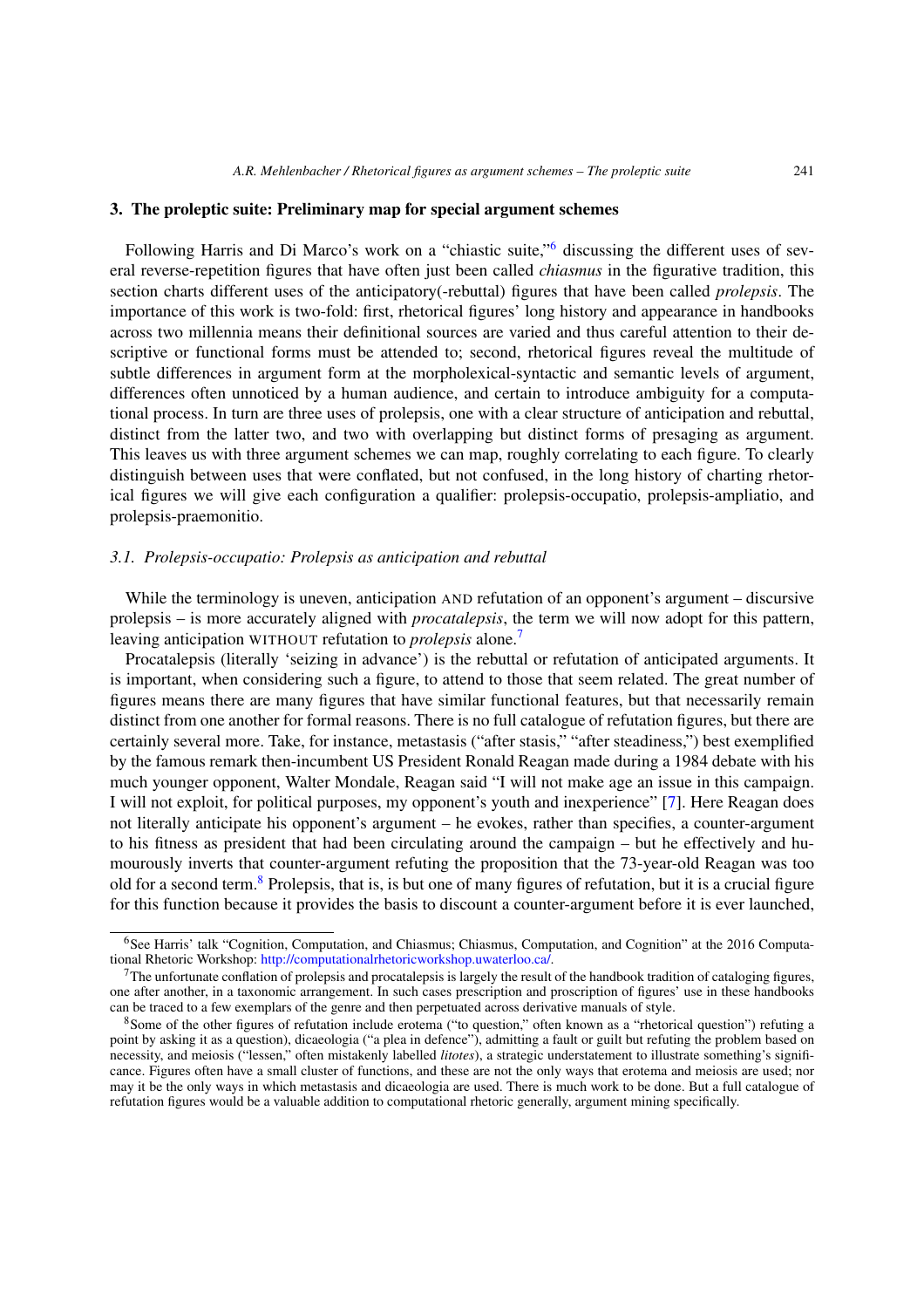allowing the rhetor to take an offensive position.

One of the earliest texts in the handbook genre, *Rhetorica ad Alexandrum*, offers an account of the rhetorical strategy of anticipation. In *ad Alexandrum*, anticipation is divided up into various types to be mastered by the up-and-coming rhetor. First, the audience's objections must be anticipated and rebutted [\[45\]](#page-18-19). After anticipating and rebutting possible objections by one's audience, one must anticipate possible objections from opponents [\[45\]](#page-18-19). Both of these examples of anticipation are concerned with the exemplar forensic rhetoric, the courtroom. Further – and this is important for the classification of procatalepsis as a move – anticipation is explained as a rhetorical strategy, not in its verbal execution alone.

Following the *ad Alexandrum*, "prolepsis" is further treated primarily as the anticipation and subsequent refutation of counter-arguments – in Quintilian (c.95 C.E.), Wilson (1560), Smith (1665), Norwood (1724), Gibbons (1767), and De Mille (1882), to name the more prominent treatments  $(13,20,36,44,50,57)$  $(13,20,36,44,50,57)$  $(13,20,36,44,50,57)$  $(13,20,36,44,50,57)$  $(13,20,36,44,50,57)$  $(13,20,36,44,50,57)$  $(13,20,36,44,50,57)$ ). In all of these treatments there are two rhetorical maneuvers. First, anticipation of possible counter-arguments is required and, second, a rebuttal to those arguments. The latter part of this rhetorical strategy describes a very different maneuver than anticipation alone and its importance to forensic and deliberative rhetoric especially, has probably led the rebuttal function to swamp the anticipatory function for these rhetoricians.

With matters of translation built upon questions of the literal versus the figural, Bullinger sets out to study and reason through how rhetorical figures function in the Bible and the implications of such figures. Bullinger categorizes prolepsis as a figure involving change that affects "the application of words" in relation to time [\[6](#page-17-19)]. "Prolepsis (Ampliatio); or, Anticipation" traces prolepsis to its Greek roots, meaning "a taking beforehand, anticipation" and "is so called when we anticipate what is going to be done, and speak of future things as present" [\[6](#page-17-19)]. This definitional work sets up an important contrast we have already seen. Bullinger elaborates:

The name is also given to the Figure when we anticipate what is going to be said, and meet an opponent's objection. But that *Prolepsis* is distinguished by the further description "*Occupatio*"; because, in that case, the opponent's objection is not only anticipated, but*seized* and *taken possession of* (as the word means).

Whereas *Prolepsis* – when it anticipates time which it cannot *hold* or *keep possession* of, but has to *defer* it, after having anticipated it – is distinguished from the other by the word "*Ampliatio*," which means *an adjourning* [\[6](#page-17-19)].

Bullinger is especially useful in his etymological work with the various synonyms and partial synonyms that have aggregated around the prolepsis-occupatio tradition, he cites procatalepsis and apantesis (from the theological tradition, literally "to meet") of Greek origin and occupatio ("occupation"), anteoccupatio ("prior occupation"), or præmonitio ("forewarning," "premonition") [\[6](#page-17-19)]. Prolepsis-occupatio aims to "anticipate what is coming" and also "*occupy and deal with it*" [\[6](#page-17-19)]. Prolepsis-occupatio, then, describes prolepsis as anticipation and refutation – this is prolepsis as synonymous with the rhetorical figure procatalepsis.

For procatalepsis, then, Actor *a* responds to an imagined or real opponent (*o*) to suggest that proposition B refutes proposition A, which was advanced by *a*, and then demonstrate that B does not in fact refute A. Written as an argument scheme, we have,

Major Premise: *a* suggests *o* will argue B to refute A.

Minor Premise: *a* asserts that *o* is wrong.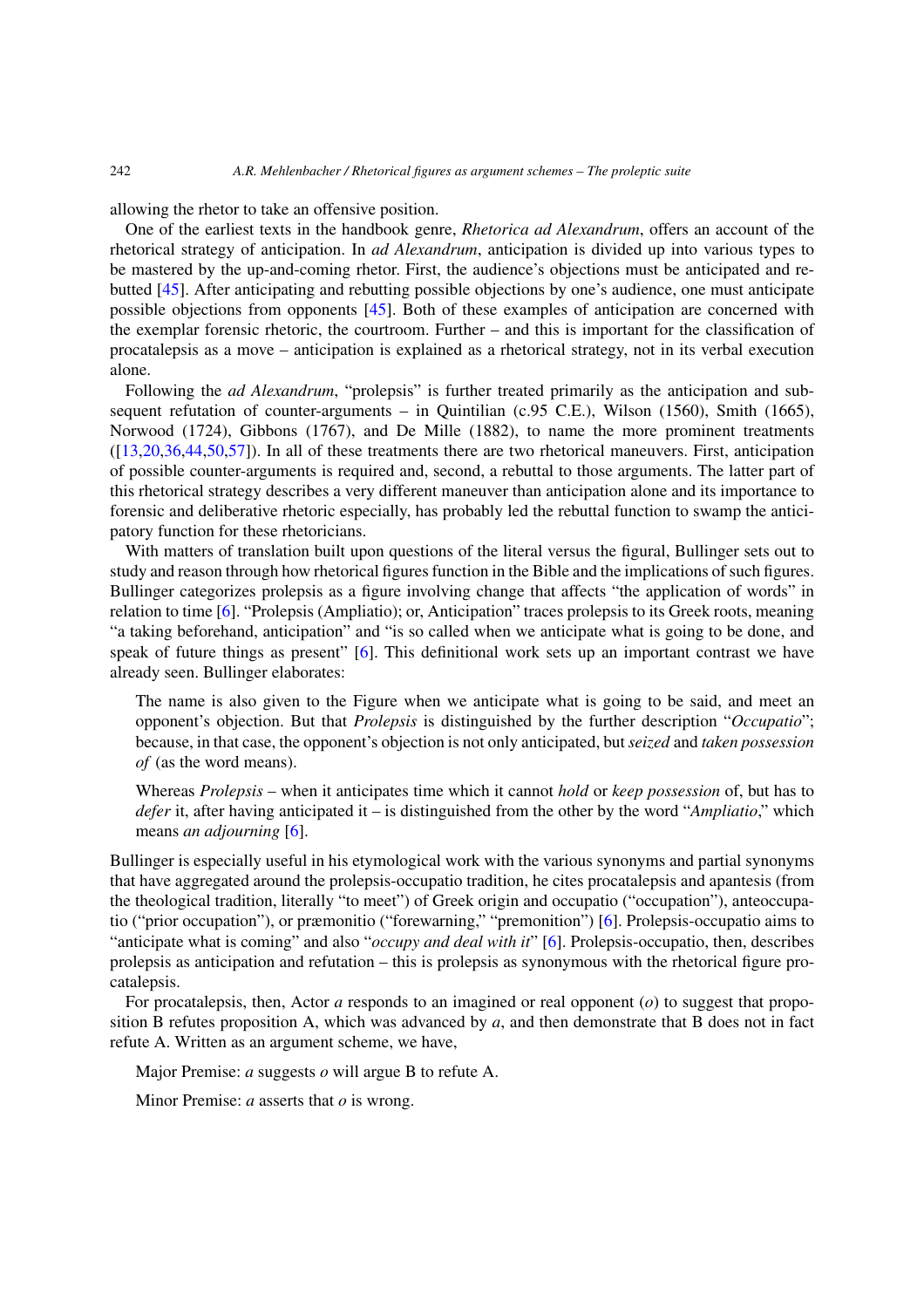Conclusion: B is false. $9$ 

Let us consider several examples of this argument scheme in an effort to develop critical questions (the elements of the anticipation function are underlined, *of the refutation function, italicized*):

[I]f you asked [Trump's] supporters right now, it would be really hard for them to describe what exactly they were going to do. He says he's great at making deals. But, as I pointed out, *I don't know a lot of people who operate a casino and manage to lose almost a billion dollars in one year. Usually, the house wins. You know that saying – the house always wins? Unless he owns the house; then it loses a billion dollars* [\[39\]](#page-18-23).

This is not direct anticipation, but the inference is clear. Based on a recurrent Trump theme of citing business success, which Obama is suggesting is a fiction, and thus the argument Trump's supporters (*o*) hypothetically offer is weak or false. Obama refutes a projected counter-argument, based on a topos that his target, Trump, draws upon with some frequency. Another example from Obama:

If you ask many of the opponents of this law what exactly they'd do differently, their answer seems to be, well, let's go back to the way things used to be.

Just the other day, the Republican Leader in the Senate was asked what benefits people without health care might see from this law. And he refused to answer, even though there are dozens in this room and tens of thousands in his own state who are already on track to benefit from it. *He just repeated "repeal" over and over and over again. And obviously we've heard that from a lot of folks on that side of the aisle*.

Look, I've always said I will work with anybody to implement and improve this law effectively. If you've got good ideas, bring them to me. Let's go [\[38\]](#page-18-24).

Again, this move is complicated, as it abstracts past arguments to anticipate, and then refute, related arguments. It is an interesting evolution of the figure in an era where time is marked differently, where its passage and traces are faithfully recorded with transcripts and video recordings. Yet, the structure of the anticipation and refutation remains crucial to the argument move.

Argument mining, of course, is not just concerned with detecting rhetorical actions in texts – a prospect for which the prolepsis suite offers considerable challenges – but with evaluating those actions, so it is good to keep in mind critical questions for rhetorical figures. For Procatalepsis, Anticipation and Rebuttal, these criterially include:

- 1. Does *a* have reasonable grounds to raise *o*'s anticipated opposition?
- 2. Is *a* more credible to an audience than *o*, or have the potential to gain more credibility?
- 3. Does *a* refute a position *o* is *likely* to raise?
- 4. Does *a* directly refute the premise they raised?

The argumentative potential of anticipation as described in *Rhetorica ad Alexandrum* is realized through the rebuttal, but I wish to argue that an equally powerful argumentative strategy can be found in anticipation's ability to articulate potentialities – whether they are to rebut or not. Within these accounts of prolepsis, there is a subtler dimension to this rhetorical figure and that is its function as at once foreshadowing, anticipating, and articulating a future not yet written.

<span id="page-10-0"></span><sup>&</sup>lt;sup>9</sup>See Tindale, page 85 [\[25\]](#page-18-5).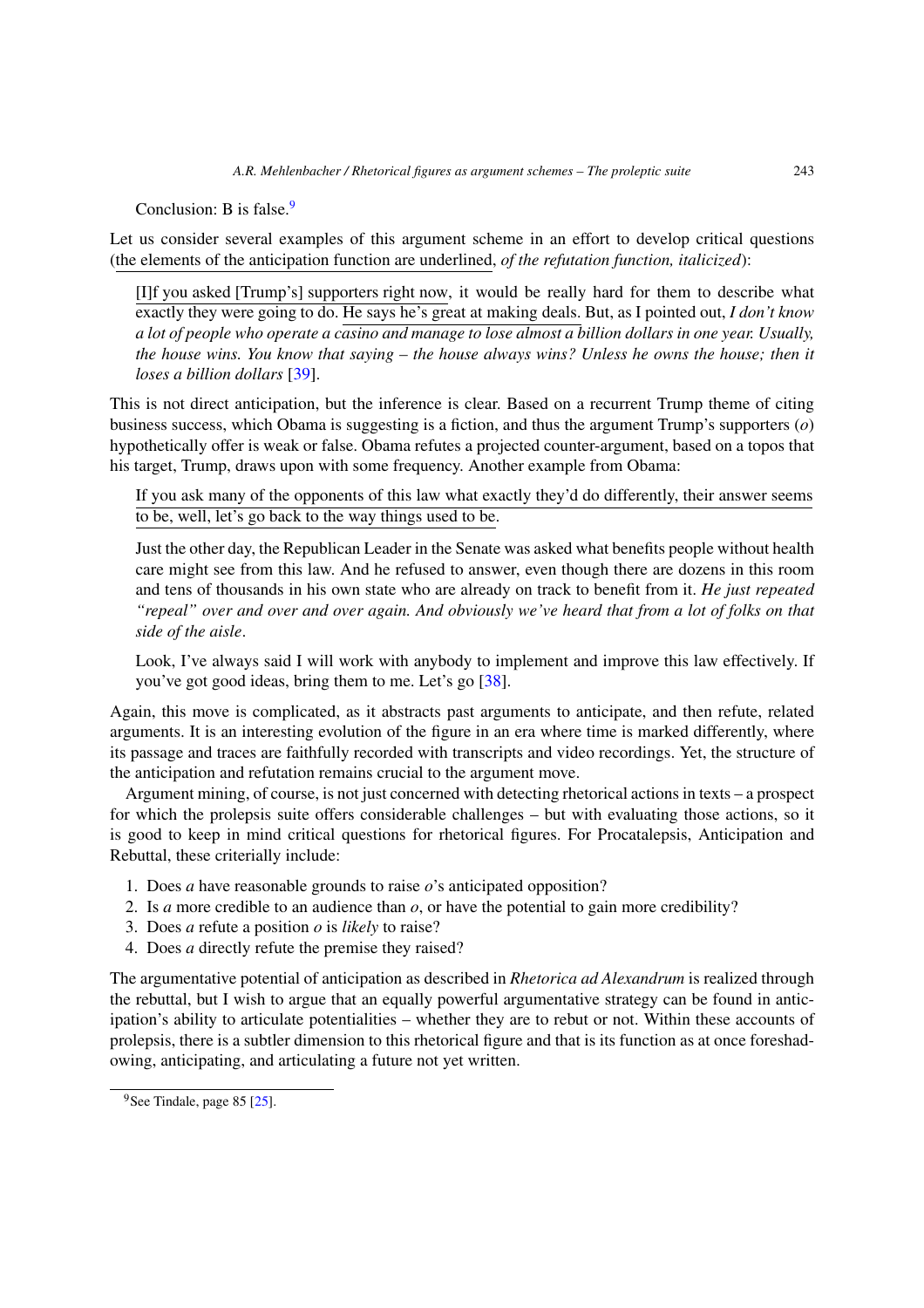#### *3.2. Prolepsis-ampliatio: Prolepsis as future anteriority*

Literary forms famously capitalize on this mode to foreshadow events or character developments, but there are argumentative uses as well. In this account, prolepsis makes its impact as an argument strategy by anticipating and establishing future fact. "It is one of the most felicitous" figures, writes Macbeth (1875) in his description of "anticipation," a figure he claims has not before been catalogued [\[31](#page-18-25)]. Macbeth's prime example is the one from Keats above. "The murdered man," Macbeth tells us, "has not yet been slain, but his death is planned; a glare of the ghastly is thrown over the whole passage" [\[31](#page-18-25)]. Lanham later provides another mortal example, from Robert Browning's "Incident of the French Camp," which reads, "'You're wounded!' 'Nay ... I'm killed, Sire!'" [\[29\]](#page-18-26). While the literary employment of anticipation here is an effective example, what is crucial to notice is that there is not only *anticipation* of the man's death, but it is also understood, in a kind of temporal collapse, as though his death already come to pass.

E.W. Bullinger, an idiosyncratic but high-granularity rhetorician, describes prolepsis as "[a]n Anticipation of some future Time which cannot yet be enjoyed: but has to be deferred. . . . The Figure is so called when we anticipate what is going to be done, and speak of future things as present" [\[6](#page-17-19)]. Prolepsis here is a pragmatic discourse strategy that anticipates some event, treating the event as a matter of future fact – something which has yet to occur but is certain to occur. In sum, prolepsis foretells. Prolepsisampliatio (recall the distinction between Bullinger's types of prolepsis from Section [3.1\)](#page-8-3) concerns presaging, anticipating, but not refuting. Instead, this figure offers a strategy of imaging potentialities in the most proximal terms that a future can be imagined and shared while discursively instantiated in the present. Bullinger offers excellent examples wherein prolepsis-ampliatio applies but prolepsis-occupatio cannot, namely in Biblical narratives. For example, in Genesis 1:28, "Be fruitful and increase in number; fill the earth and subdue it," is an example of prolepsis, Bullinger tells us because, "both our first parents as then already present, though the bolding of Eve did not take place till the time spoken of in chap. ii.  $20-23$ " [\[6](#page-17-19)].

While these examples are helpful in illustrating the basic argumentative structure of prolepsis, Bullinger's turn to examples drawn from millennial days is of particular interest here. Psalms written "for use in millennial days" employ the basic proleptic structure that Bullinger has outlined above.<sup>10</sup> "The Lord does not now reign in the special sense and manner definitely spoken of and described in these and similar Psalms," Bullinger writes, and so "[w]e use them now (by way of application and) by *Anticipation* or *Prolepsis*. But the day is coming when they will be used literally, and be true by a real interpretation to the very letter" [\[6\]](#page-17-19). The first part of the prolepsis, in this example, relies on the premises that the Lord does not in fact literally reign at present. However, at some point in the future – millennial days – the Psalms state the Lord will literally reign, as has been *anticipated* or foretold in the first half of the argumentative structure effected in this prolepsis. Bullinger summarizes, "Only by the use of this figure can we sing many of the hymns which are put into our mouths, when they speak of future heavenly realities as though resurrection had already taken place; which it has not" [\[6\]](#page-17-19).

With prolepsis-ampliatio, actor *a* asserts the proposition that A is an event that will occur by stating it has occurred in the future, and is thus unavoidable. Written as an argument scheme:

<span id="page-11-0"></span> $10$ Bullinger also provides an example from Exodus X29 with the final departure of Moses from the Pharaoh, to who Moses would later see. Also Isaih. Xxxvii 22 (914). Bullinger cites three example of such Psalms "that commence 'The Lord reigneth': viz., Pss. xcii., xcvii., and xcix" (915).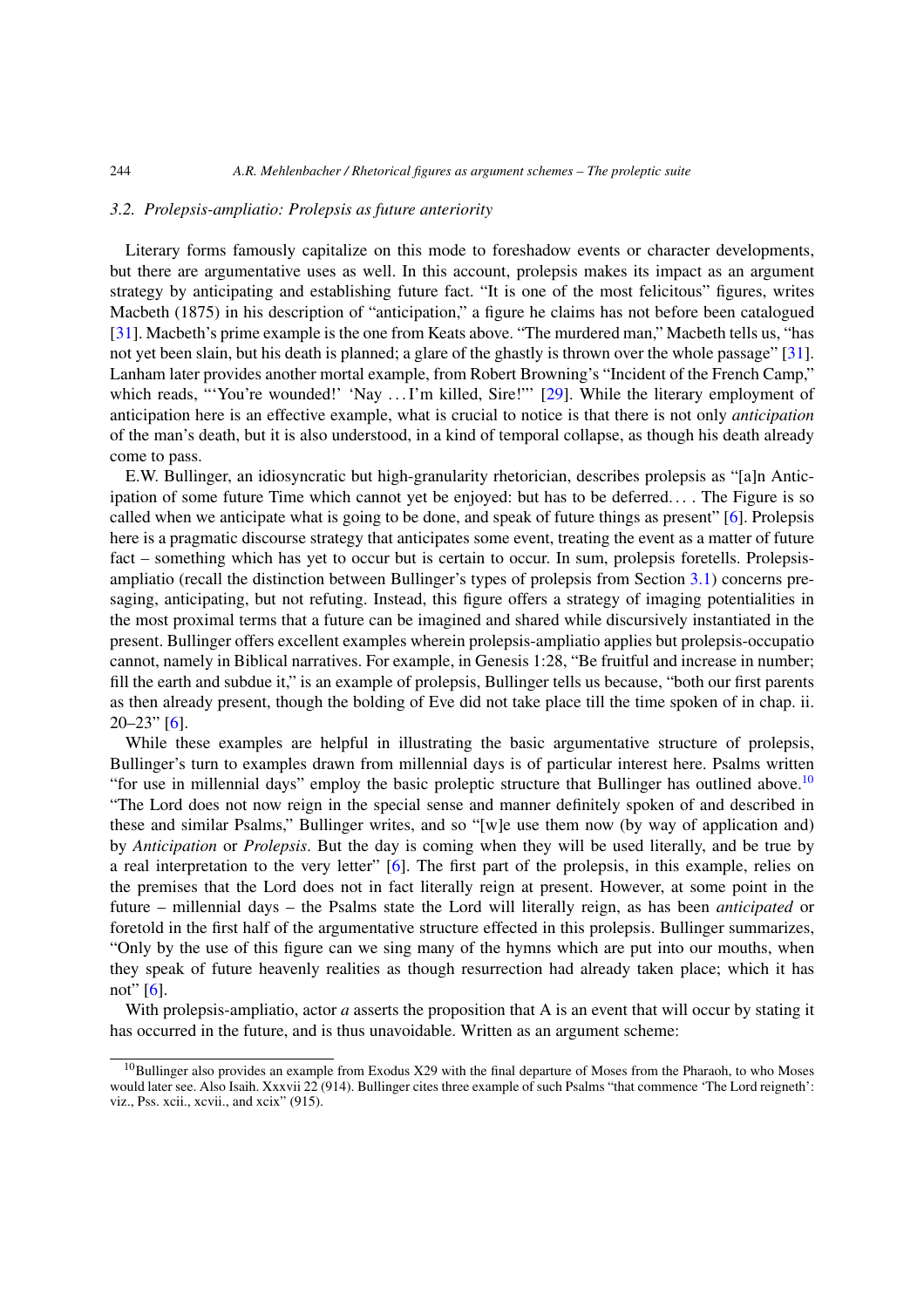Major Premise: *a* asserts that A future event has already come to pass.

Minor Premise: *a* asserts A is a certainty.

Conclusion: A will occur.

A particularly famous example of this kind of future anteriority is Robert Oppenheimer's (purported) response to witnessing the detonation of Trinity, the first atomic bomb, which he was instrumental in completing, quoting the Bhagavad Gita saying,

Now I am become Death, the destrover of worlds [\[40\]](#page-18-27).

Setting aside the somewhat antiquated perfect present construction of "I am become," the example illustrates Oppenheimer's presaging of the effects nuclear weapons would have on the world, taking these effects as already having come to pass. In the unstated premise his argument inhabits a future world where he is responsible for catastrophic disaster illustrating the kind of literary inclinations of this instantiation of prolepsis.

Critical questions for Prolepsis as Anticipation (without Rebuttal):

- 1. Does *a* have special knowledge to suggest accuracy in their prediction?
- 2. Is the basis for the portent grounded in an anticipation the audience finds plausible?

# *3.3. Prolepsis-praemonitio: Prolepsis as Presage*

We might imagine the different ways in which prolepsis could be socially evoked in a proposal for marriage (and the imagined life those two people), a grant application (describing not only the work to be done, but imagined conclusions and implications), utopic or dystopic fiction, or such movements as the anticipation of Y2K computer glitches at the turn of the century, and the so-called "prepper movement" in the current United States comprised of individuals who anticipate economic collapse. Much political rhetoric around scenarios of change is also proleptic in this sense (such as that associated with the 2008 Obama slogan "Yes we can," and the 2016 Trump slogan "Drain the swamp"). All these possible situations gesture toward another critical component of the rhetorical suasiveness of prolepsis, the effective manifestation of this conception is accomplished through proximal relation to the audience and, recalling the rhetorical situation within which this mode of reasoning is expressed, the ability of the audience to act.

Rachel Carson's "A Fable for Tomorrow," of course, is not just a vision of the future. It's a *fable*, so there is a moral to her story, as there always is in this function of prolepsis. Her narrative of a civilization arrested by its own ill-conceived development and "progress," a civilization that has destroyed not only itself but also the environment within which it was situated and upon which it was so dependent, is a vision of an imminent future that will occur only if no action is taken, if the status quo of insecticidal and herbicidal saturation is allowed to proceed unchecked. Carson's fable, perhaps more than any other part of *Silent Spring*, has had a major influence on environmental rhetoric. Christine Oravec credits it as influencing the entire "genre of apocalyptic environmental writing" [\[41\]](#page-18-28). Here prolepsis-ampliatio manifests through a cautionary narrative as Carson anticipates environmental destruction resulting from use of chemical pesticides.

Zagacki (1999) offers another excellent example of the significance of prolepsis in environmental communication by describing disputes regarding the loss of biodiversity. To dispute the significance of loss of biodiversity we begin with the ideas that "biodiversity is good" and "biodiversity is being lost."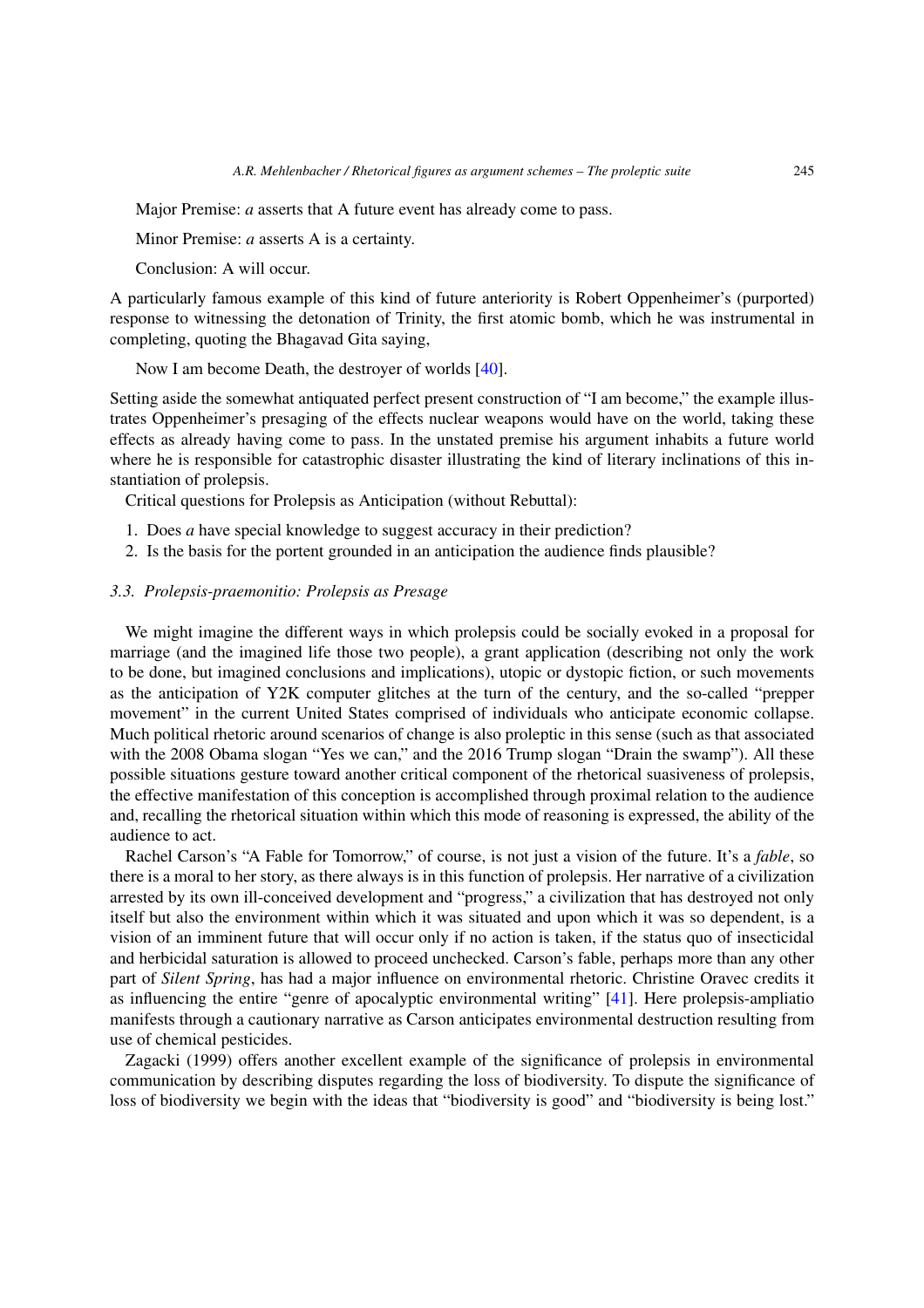From there arguments about how much loss is acceptable may follow. Causes for biodiversity loss, impacts of biodiversity loss, and so on, all occur once preconceptions that allow for argument to occur or reasoning to follow. What is particularly interesting for the case of prolepsis is a subtler rhetorical act: negotiating incomplete data "as even biodiversity scientists admit, complete data is lacking" [\[58](#page-19-3)]. How do we know what we know about the impacts of biodiversity if we do not have all of the data, a full definition of the terms within which we must work? Prolepsis pulls a *deus ex machina* of rhetorical figuration by providing a mechanism for reason and argument. We know because we have some preconceptions about what a loss of biodiversity means because of social enculturation, both culturally and professionally.

From these examples we might structure this argument scheme, Prolepsis as Presage, to indicate that actor (*a*) tells the audience there is something at stake and if we do not act there will be (i) a loss/negative impact (A) or (ii) failure to make a gain/positive impact  $(A)$ .<sup>11</sup>

Major Premise: *a* asserts that A is a certain outcome unless we act a particular way.

Minor Premise: *a* asserts A is

- (i) undesirable or
- (ii) desirable.

Conclusion: We must act to

- (i) prevent A,
- (ii) achieve A.

From these accounts, we see that prolepsis allows us to determine some issue is proximal, has implications to our lives, and uncertain but imaginable outcomes. Put another way, prolepsis allows our attention to be directed to particular deliberative ends. We imagine those outcomes in present terms to the extent that attention allows us to determine our current position in terms of desires, reason, and emotion for deliberation about prospective outcomes in terms of current actions or choices.

Critical questions for Prolepsis as Presage:

- 1. Does *a* have specific knowledge about possible outcomes?
- 2. Is there motivation to stop/achieve A?
- 3. Are the modes of changing the outcome reasonably achievable?

Although there are divisions in how these future times are realized through proleptic conceptions, the common logic of their manipulation of time with future for present locates a similar method of reasoning. Prolepsis is the structure of the reasoning or argument in response to situations wrought with uncertainty that require foretelling for the purposes of decision making. Prolepsis precedes both as it describes the imagining and articulating of potentialities. Further, prolepsis as a conceptual tool and rhetorical patterning comes to underscore the significance of the cultural experience from which one draws to further conceptualize – that is, after some initial conceptions arising from proleptic reasoning – to further articulate definitions and sustain deliberation.

<span id="page-13-0"></span><sup>&</sup>lt;sup>11</sup>Although the argument scheme's conceptual function is the same with either a positive or negative valance, it may be sensible to distinguish between prolepsis-with-negative-future and prolepsis-with-positive-future in some cases in an effort to make the argument scheme more tractable. While it does not seem the argument schemes are distinct, associated terms or phrases might be easily distinguished based on the negative/positive valance of the argument.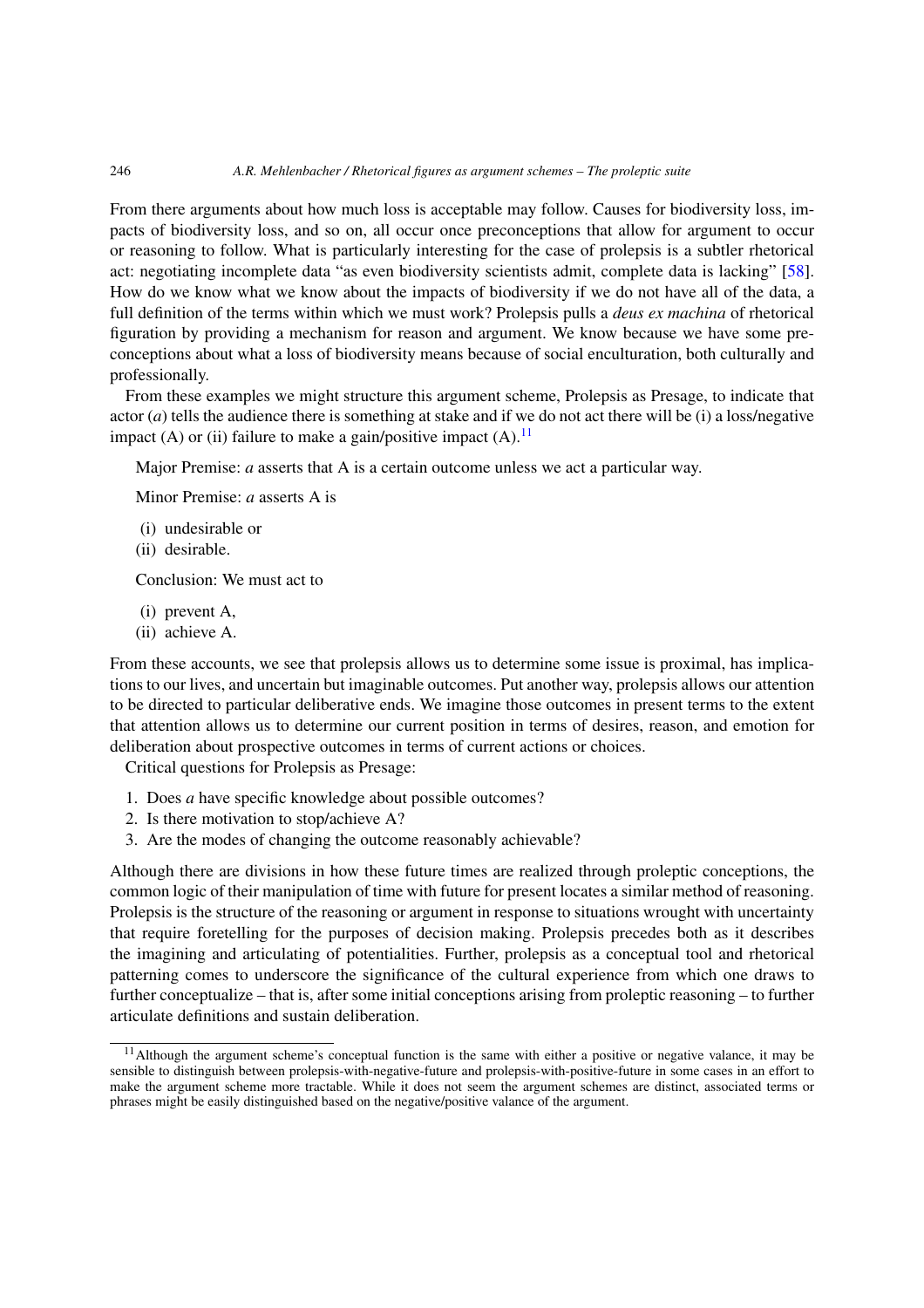#### **4. Applications for special argument schemes**

#### *4.1. Theoretical application for argument schemes*

In addition to providing an extension to the range of argument schemes currently deployed, setting rhetorical figures alongside topoi refines theoretical underpinnings to argument schemes. Godden and Walton, in considering the theoretical basis for critical questions, which function as a quality assurance measure in developing, testing, and deploying argument schemes, write that "a standard theory of argument evaluation for informal logic and argumentation theory claims that an argument is cogent if and only if  $\ldots$  its premises are rationally acceptable"  $[23]$  $[23]$ .<sup>12</sup> Rhetorical figures generally, and prolepsis in particular, address this point in an important way. Prolepsis, if we venture from rhetoric to Stoic philoso-phy and back, reveals how we can determine what is a "rationally acceptable" premise. Stoic doctrine<sup>[13](#page-14-1)</sup> offers a notion of prolepsis that can be adapted to our purposes. Stoic notions of prolepsis are particularly valuable for the way the by-pass a notion of "mere aesthetics" often associated with rhetorical figures to an understanding of them as conceptual tools for reasoning.

Reasoning about the unknown is at the heart of Meno's Paradox. In Plato's *Meno* (80d–e), Meno and Socrates attempt to uncover a definition of "virtue." Meno asks Socrates how one goes about searching for that which they do not know. How could they possibly know where to begin a line of questioning if they do not know what it is that they question? Socrates responds that a critical issue is raised in Meno's argument because one can seemingly neither search for what they know nothing about, since there is no place to begin the search, nor search for what they have already found. Socrates of course wouldn't let a false dichotomy stand, and so he proposes intermediate states of knowing as a more appropriate solution. Such intermediate states rely on Platonic recollection, $14$  wherein the soul imparts knowledge that allows for knowing through these states [\[17\]](#page-17-20). Stoics offer a bit different answer to how intermediate states of knowledge function than did Socrates, namely, the prolepses[.15](#page-14-3) For the Stoics, the prolepses were held to be criteria of truth. Moving insights from the Stoic framework into a rhetorical framework, we might replace "truth" with a discussion about what is suasive about particular prolepses. A prolepsis, an anticipation or preconception that allows our reasoning to be advanced by way of imagining some future time and working out the rationales to each imagined future, requires that the prolepsis is persuasive. That is to say that the audience for some reasoning must buy into the basic premises on which said reasoning operates.

<span id="page-14-0"></span> $12$ Rational acceptability is one of three criteria for Godden and Walton; I have elided the other two (relevance and sufficiency) to concentrate on the one most germane to rhetorical figures and prolepsis.

<span id="page-14-1"></span><sup>&</sup>lt;sup>13</sup>Two primary groups of sources for reconstructing the Stoic doctrine of prolepsis are cited by Dyson: later sources include Plutarch's *On Stoic Self-Contradictions* and *On Common Conceptions Against the Stoics*, Sextus Empiricus' Against the Professors, Alexander of Aphrodisias' On Mixture and early sources in Diogenes Laertius 7.54, Ps-Plutarch Plac. 4.11.1.4, and Glen PHP 5.3.1. [\[17\]](#page-17-20). Further debate occurred with Sandbach's "Ενν*οια* and ΠΡΟΛΗΨΙΣ in the Stoic Theory of Knowledge" (1930), which advances the treatment of conception and preconception (prolepsis) in the Old Stoa (300 B.C.E.–129 B.C.E.). Citing two previous treatments of ennoia and prolepsis, Sandbach argues that the first, Stein's Erkenntnistheories der Stoa, is "most unsatisfactory" and that the second, Bonhöffer's Epiktet und die Stoa, incorrectly develops an understanding of prolepsis through Epictetus, a later Stoic philosopher who is not taken to be an authoritative source on Chrysippus [\[46](#page-18-29)].

<span id="page-14-2"></span><sup>&</sup>lt;sup>14</sup>Platonic recollection posits that we have inborn knowledge, prior to birth, within a soul. At birth, the soul is confused or otherwise muddled such that the True Knowledge of the soul is obfuscated from the corporeal human's knowledge.

<span id="page-14-3"></span><sup>&</sup>lt;sup>15</sup>Henry Dyson (private communication, 16 May 2012). Translating prolepsis as preconception or conceptions must be carefully attended to here. Stoics would hold that these preconceptions are absolute criterions of truth, not subjective moral positions.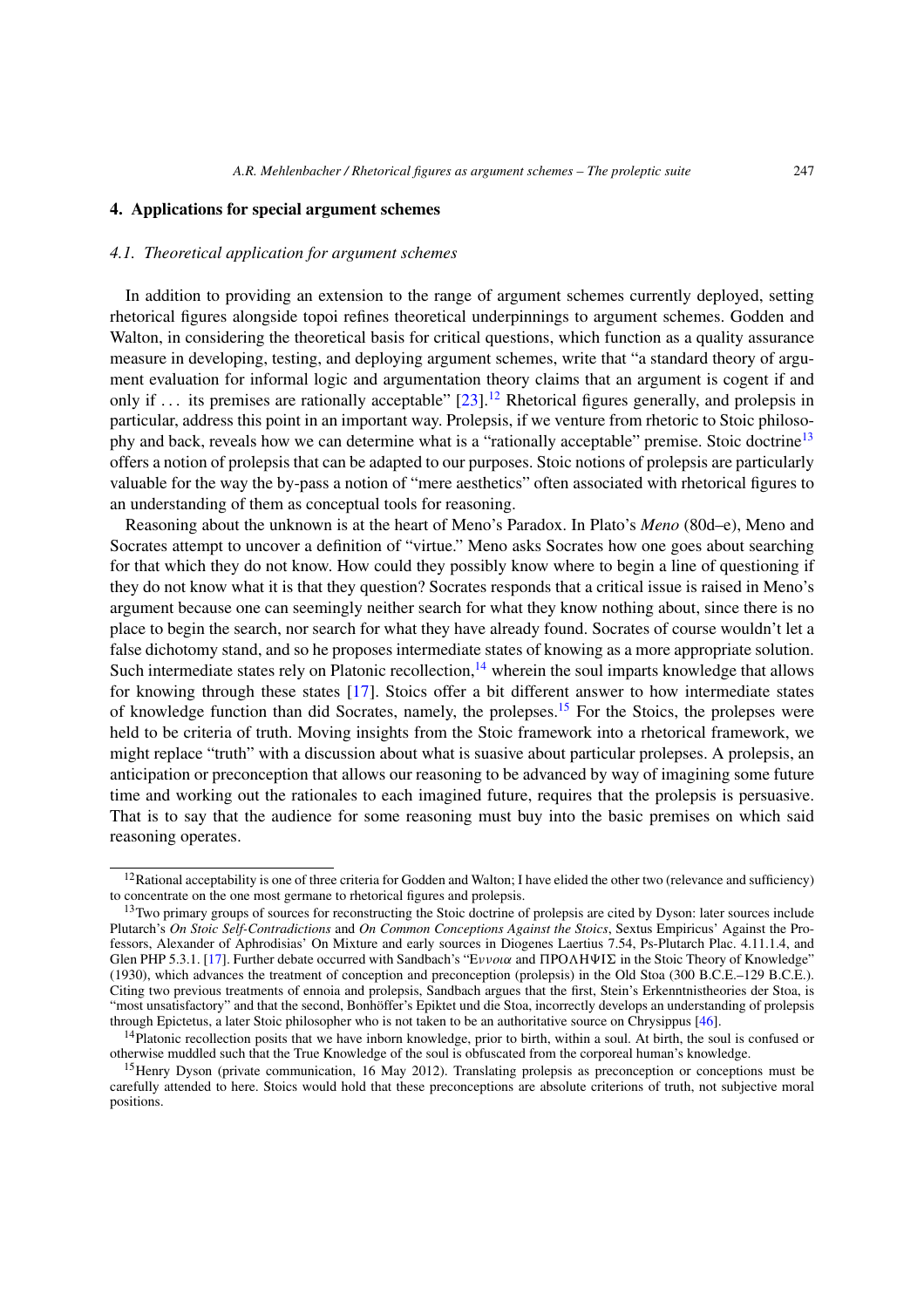#### *4.2. Understanding argument motivation*

Prolepsis acts cognitively by responding to a particular unknown future event and drawing upon sociocultural knowledge and constraints of the situation to devise a response. Recall that Oakley says that prolepsis is a lot more than a "verbal trick" and rather, that "it implicates attention and memory as fundamental cognitive determinants," giving us "the dialectic interplay of the here-and-now and the there-and-then" [\[37\]](#page-18-3). The relevance of prolepsis, and similar rhetorical moves, is not only that argument is implicated, but also that the figure provides insight into the strategies employed across various sides of disputes and even across argument fields. For example, we might say that "*homo sapiens* have some origins" and from there reason about just what we think "origins" means. From there, structuring functions of the figure help to direct attention to particular features of some argument in particular ways. For instance, saying "*homo sapiens* have some origins" makes some assumptions about the questions we might pose (what are the origins of *homo sapiens*?) and preclude others (are *homo sapiens* are eternal?). In both cases, we are anticipating answers by the very nature, the very structure, of the prolepsis we invoke. In recounting the rhetorical role of selecting and deflecting certain aspects of some argument, we must recall Fahnestock's important insight that these strategies extend beyond mere slight of hand to shape the way we interact with, conceptualize, and understand the world. One possible trajectory for such an investigation continues to follow Fahnestock's enterprise of renovating the study of rhetorical figuration while making an effort to explicitly connect Lanham's (2006) work on attention [\[30](#page-18-30)]. In linking style and attention through rhetorical figures we must, as always, proceed carefully to avoid simplistic distinctions between "literal" and "non-literal."

But what kinds of conceptual strategies might motivate such a response? Writing on fear, Aristotle reveals much about the nature of rhetorical and psychological interactions that facilitate reasoning. Fear, Aristotle tells us, is "a sort of pain or agitation derived from the imagination<sup>16</sup> of a future destructive or painful evil" (Aristotle II.5.1) [\[1](#page-17-21)]. However, not all evils induce fear; only those evils that hold "the potential for great pains or destruction" induce fear and only when "they do not appear far-off but near, so that they are about to happen; for what is far off is not feared: all know that they will die; but because that is not near at hand they take no thought of it" (Aristotle II.5.1). He continues to describe the situations in which fear is evoked, which is always a matter of what is capable of evoking fear in a particular situation (Aristotle II.5.7–11). Fear is always associated with power, position, or ability to destroy. Fear, then, manifests social dynamics as much as an affective response to some stimuli. As a psychologicalrhetorical interaction, fear describes more than mere pain or agitation alone. Critical to fear, as opposed to pain or agitation themselves, is the anticipatory nature of the emotion.

Aristotle's definition of fear crucially depends on a "*future* destructive or painful evil," that is "derived from the *imagination*" (Aristotle II.5.1, emphasis mine). Forward-looking and using the imagination, fear is an emotional response to some potentiality, implicating both reason and rhetoric. In order to imagine some future time and reason about its impact, people must not only imagine a change to their current circumstance, but potentialities of multiple presents at some future time. Further, fear is mitigated by confidence and people have confidence "if they think they have often come into dangers and have escaped" (Aristotle II.5.18). That is, fear is mitigated when preconceptions based in reasoning about the future on the basis of previous experience forms favourable preconceptions. We find one reason, then, why prolepsis is associated with political campaigns, like Brexit, the Trump presidential campaign, and

<span id="page-15-0"></span><sup>&</sup>lt;sup>16</sup>Kennedy includes the following qualification on what is meant by "imagination" here. He writes, "Phantasia, to be taken literally: there is an 'appearance' of something bad as going to happen, which the individual 'visualizes' " (Kennedy on II.5.1, footnote 43 [\[43](#page-18-31)]).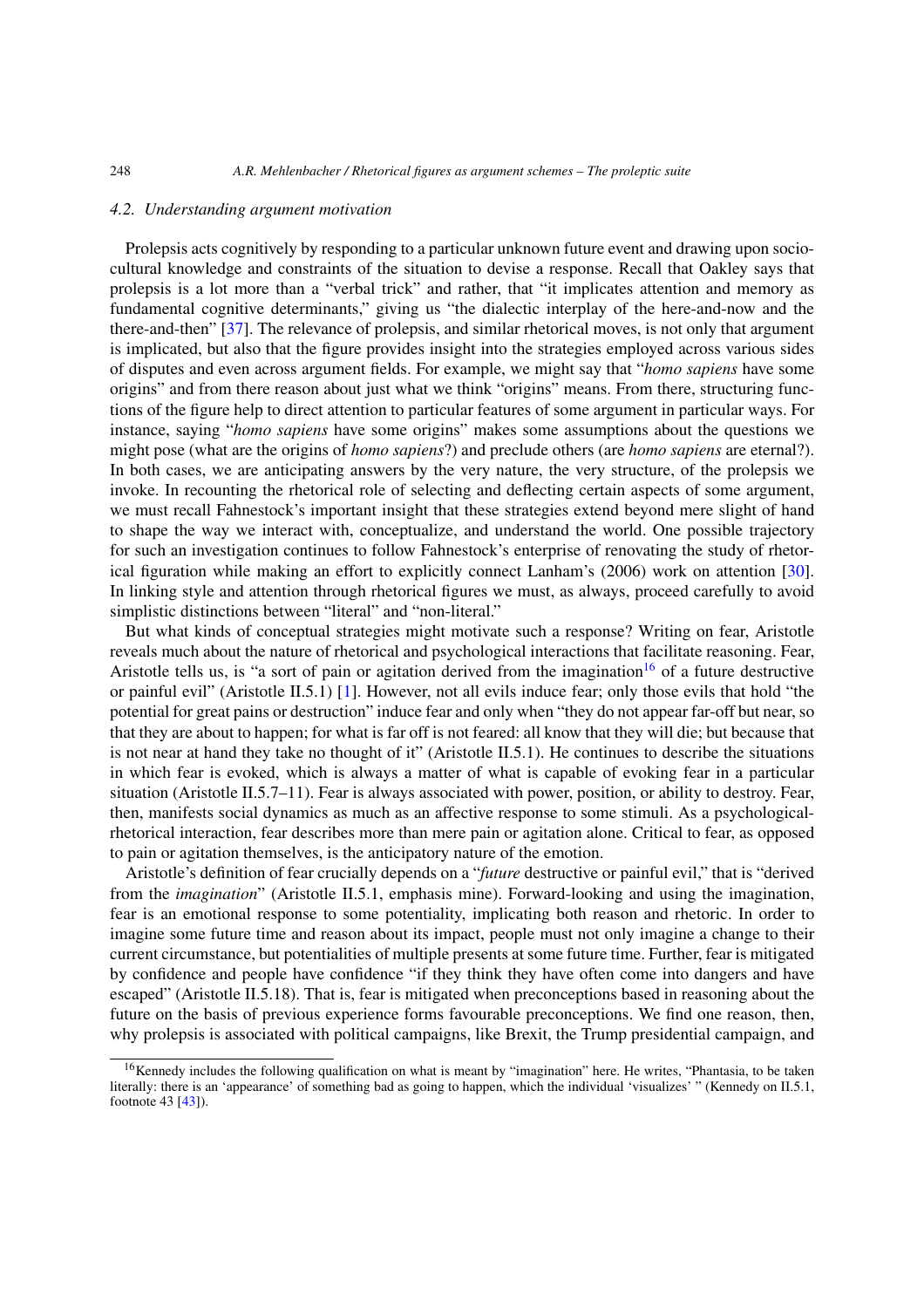other contemporary argumentative movements in which terrorism, economic collapse, social disorder, and other sources of dread and anxiety, are so prominently featured. These campaigns project a downward slide toward chaos that can only be arrested by voting to reject the status quo.

Aristotle's discussion of the emotions underscores the complexity of rhetoric, reason, and human psychology in important ways. The emotions are able to move an audience, and the rhetor is able to evoke these emotions, but the rhetor's and audience's negotiation exists beyond mere physiology. Indeed, the Aristotelian conception of emotions is hardly constrained to a human physiological or psychological response, but describes a more nuanced negotiation. This negotiation occurs between rhetor and audience, and among audiences, as a rhetorically constructed prompt that is answered by socially constructed and culturally constrained emotions. The interplay between the physical, or natural, and social is well characterized in Aristotle's definition of fear, and this reminds us of the complexities inherent in the meta-contextual dimensions we chart in argument studies.

# **5. Final remarks**

I have argued that rhetorical figures are valuable for developing argument schemes, featuring the complex, if not chaotic, history of prolepsis. If the chiastic suite is an easy case, because of its clear lexio-syntactic signatures, cognitive affinities, and constrained set of rhetorical functions, prolepsis is the hard case. By searching for rhetorical figures in particular kinds (genres) of text, argument schemes specific to certain meta-contexts can be identified, formalized, and extracted. Such efforts align with a recovery of "special topics," a kind of topics treated by Aristotle. Prolepsis – or, as we can now say, the proleptic suite – provides an example of such work and illustrates some of the complexities and benefits in this approach. Not all rhetorical figures are well defined by morpholexical-syntatic features or by semantic properties. Prolepsis lacks such characteristics.

My overall argument is isomorphic with the argument of this special issue: that rhetorical figures are a rich resource for creating computationally tractable, and also rhetorically sophisticated, approaches to argument identification and extraction. But I have used a particularly tough case to prosecute that argument – prolepsis to show how that is useful. Prolepsis is one of the most difficult figures to work with in these efforts, and if work with this figure is possible, highly formalized figures, such as the schemes and the more clearly indexed tropes (like antithesis, oxymoron, and litotes, indexed by antonyms and forms of negation) are likely to offer a high return on our efforts.

In this essay, specifically, I have argued that prolepsis is concerned with anticipation of one or many possible futures considered as though they have unfolded, in concert with a small set of rhetorical functions. That which is uncertain, necessarily constituent of future time, is made certain in imagining for the purposes of deliberation. Though there are divisions in how these future times are realized through proleptic conceptions – *prolepsis-occupatio*, *prolepsis-ampliatio*, and *prolepsis-praemonitio* – the common logic of their manipulation of time with future for present locates a similar method of reasoning. Further, a critical component of the rhetorical suasiveness of prolepsis, the effective manifestation of this conception, is accomplished through proximal relation to the audience and, recalling the rhetorical situation within which this mode of reasoning is expressed, the ability of the audience to act.

If we are uncertain about some issue or its outcomes there may be little rhetorical interest. Why care about the distant (future) or unknown (uncertain)? The rhetorical effect of prolepsis comes by way of reasoning that allows us to determine some issue is proximal, has implications to our lives, and uncertain but imaginable outcomes. We imagine those outcomes in present terms to the extent that fear allows us to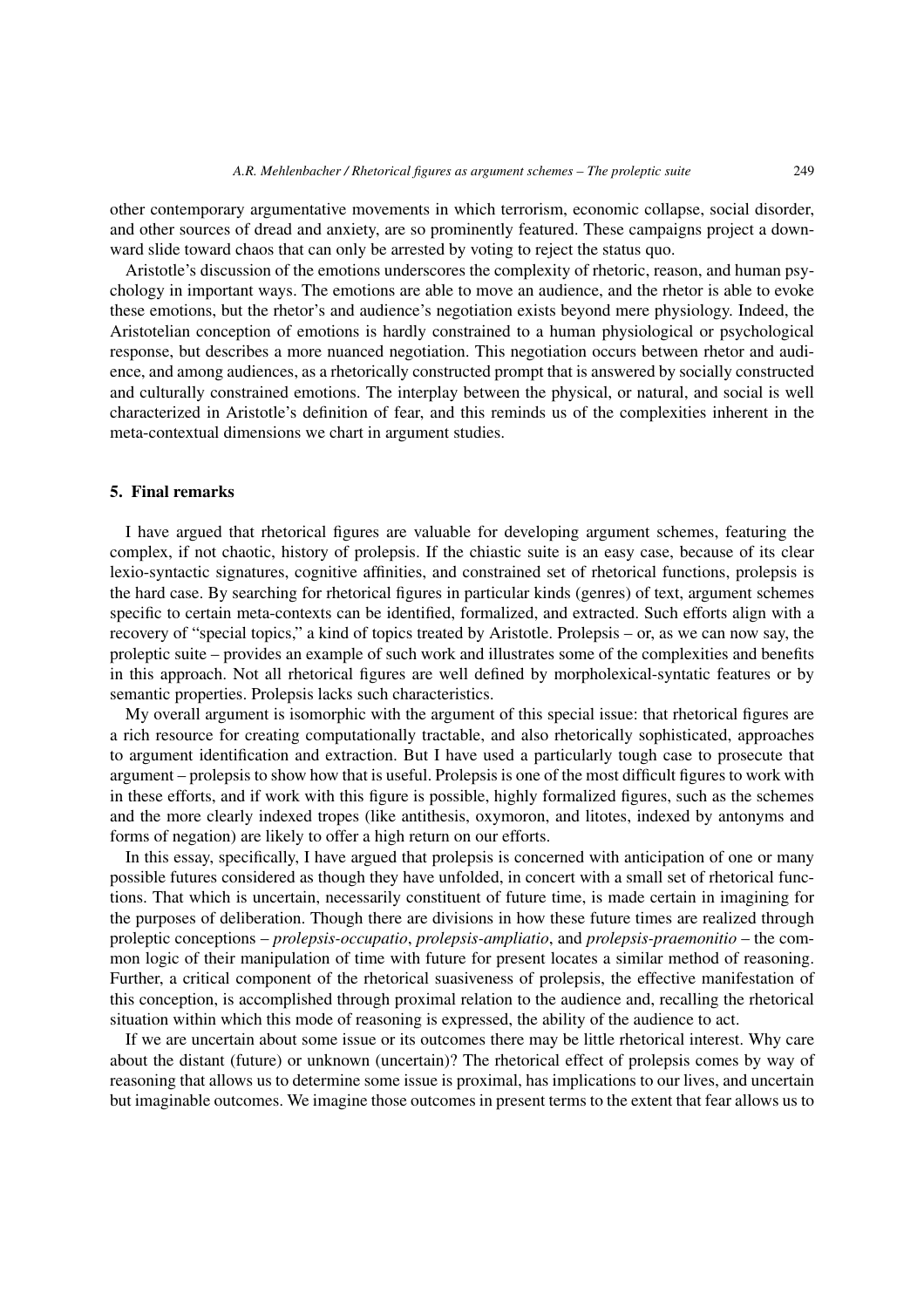determine our current position in terms of desires and reason or deliberation about prospective outcomes in terms of current actions or choices.

The three proleptic figures I have proposed, disarticulating the confusion of traditional prolepsis treatments, however, are only a few among hundreds of figures. Rhetorical figures are rich with the kinds of insights that can helpfully advance argumentation studies to address the kinds of special topics that Aristotle might have envisioned across disciplines, and deployment of figural studies across specific genres can certainly help specify the kinds of meta-contextual dimensions that are crucial to understanding arguments for the purposes of detection and extraction. While important computational considerations for this approach will ultimately be required, the cross-disciplinary approach outlined in this essay, that rhetoric offers to creating computationally tractable argument schemes, has impressive potential and merits the increasing attention it is attracting in computational argument studies.

#### **References**

- <span id="page-17-21"></span>[1] Aristotle and G.A. Kennedy, *On Rhetoric: A Theory of Civic Discourse*, Oxford University Press, Oxford, United Kingdom, 2006.
- <span id="page-17-8"></span>[2] *Bartleby.com*, available from: [http://www.bartleby.com/.](http://www.bartleby.com/)
- <span id="page-17-12"></span>[3] A. Boethius, *De Topicis Differentiis*, Cornell University Press, Ithaca, NY, 1978, edited and translated by E. Stump.
- <span id="page-17-13"></span>[4] A. Boethius, *In Ciceronis Topica*, Cornell University Press, Ithaca, NY, 1988, edited and translated by E. Stump.
- <span id="page-17-11"></span>[5] K. Budzynnska, F.H. Eemeren and M. Koszowy, Preface: From pragmatics and dialectics to argument studies, *Studies in Logic, Grammar and Rhetoric* **36**(1) (2014), 7–22. doi[:10.2478/slgr-2014-0014.](http://dx.doi.org/10.2478/slgr-2014-0014)
- <span id="page-17-19"></span>[6] E.W. Bullinger, *Figures of Speech used in the Bible*, Eyre & Spottiswoode, 1898.
- <span id="page-17-16"></span>[7] C-Span, *Reagan–Mondale Debate*, 1984, available from: [https://www.c-span.org/video/?c4512060/will-make-age-issue](https://www.c-span.org/video/?c4512060/will-make-age-issue-campaign)[campaign.](https://www.c-span.org/video/?c4512060/will-make-age-issue-campaign)
- <span id="page-17-9"></span>[8] N. Carr, Is Google making us stupid? What the Internet is doing to our brains, *The Atlantic*, 2008, July/August [cited January 2 2016], available from: [http://www.theatlantic.com/magazine/archive/2008/07/is-google-making-us-stupid/](http://www.theatlantic.com/magazine/archive/2008/07/is-google-making-us-stupid/306868/) [306868/.](http://www.theatlantic.com/magazine/archive/2008/07/is-google-making-us-stupid/306868/)
- <span id="page-17-7"></span>[9] R. Carson, *Silent Spring*, Houghton, Boston, MA, 1987 [1962].
- <span id="page-17-6"></span>[10] L. Chien and R.A. Harris, Scheme trope chroma chengyu: Figuration in Chinese four-character idioms, *Cognitive Semiotics* **6**(1) (2010), 155–178. doi[:10.3726/81610\\_155.](http://dx.doi.org/10.3726/81610_155)
- <span id="page-17-15"></span>[11] N. Chomsky, *Aspects of the Theory of Syntax*, MIT Press, Cambridge, MA, 2014.
- <span id="page-17-10"></span>[12] P. Clauss, Prolepsis: Dealing with multiple viewpoints in argument, in: *Dissensus and the Search for Common Ground*, H.V. Hansen, C.W. Tindale and J.A. Blair, eds, Ontario Society for the Study of Argument (OSSA), Windsor, ON, Canada, 2007, pp. 1–17.
- <span id="page-17-17"></span>[13] J. De Mille, *The Elements of Rhetoric*, Harper & Brothers, 1882.
- <span id="page-17-14"></span>[14] A.J. Devitt, Intertextuality in tax accounting: Generic, referential, and functional, in: *Textual Dynamics of the Professions: Historical and Contemporary Studies of Writing in Professional Communities*, 1991, pp. 336–357, available from: [http://](http://wac.colostate.edu/books/textual_dynamics/chapter14.pdf) [wac.colostate.edu/books/textual\\_dynamics/chapter14.pdf.](http://wac.colostate.edu/books/textual_dynamics/chapter14.pdf)
- <span id="page-17-0"></span>[15] C. Di Marco and R.A. Harris, The RhetFig project: Computational rhetorics and models of persuasion, in: *Computational Models of Natural Argument*, 2011.
- <span id="page-17-5"></span>[16] J. Dubois, F. Edeline, J.M. Klinkerberg, P. Minguet, F. Pire and H. Trinon, *A General Rhetoric*, E. Johns Hopkins Univ Press, 1981, translated by P.B. Burrell and E. Slotkin.
- <span id="page-17-20"></span>[17] H. Dyson, *Prolepsis and Ennoia in the Early Stoa*, Walter de Gruyter, Berlin, Germany, 2009.
- <span id="page-17-4"></span>[18] J. Fahnestock, *Rhetorical Figures in Science*, Oxford University Press, Oxford, United Kingdom, 1999.
- <span id="page-17-1"></span>[19] J. Gawryjolek, C. Di Marco and R.A. Harris, An annotation tool for automatically detecting rhetorical figures – System demonstration, in: *Proceedings of the IJCAI-09 Workshop on Computational Models of Natural Argument*, 2009.
- <span id="page-17-18"></span>[20] T. Gibbons, *Rhetoric; Or, a View of Its Principal Tropes and Figures in Their Origin and Powers, with a Variety of Rules to Escape Errors and Blemishes and Attain Propriety and Elegance in Composition*, J. & W. Oliver, London, United Kingdom, 1767, available from: [https://archive.org/details/rhetoricorviewof00gibbuoft.](https://archive.org/details/rhetoricorviewof00gibbuoft)
- <span id="page-17-2"></span>[21] O. Gladkova, C. Di Marco and R.A. Harris, What's in a name: Journal titles in the field of epistemic research, *Journal of Argumentation in Context* **3**(3) (2015), 259–286. doi[:10.1075/jaic.3.3.02gla.](http://dx.doi.org/10.1075/jaic.3.3.02gla)
- <span id="page-17-3"></span>[22] O. Gladkova, C. Di Marco and R.A. Harris, Argumentative meanings and their stylistic configurations in clinical research publications, *Argument & Computation* **6**(3) (2016), 310–346. doi[:10.1080/19462166.2016.1171255.](http://dx.doi.org/10.1080/19462166.2016.1171255)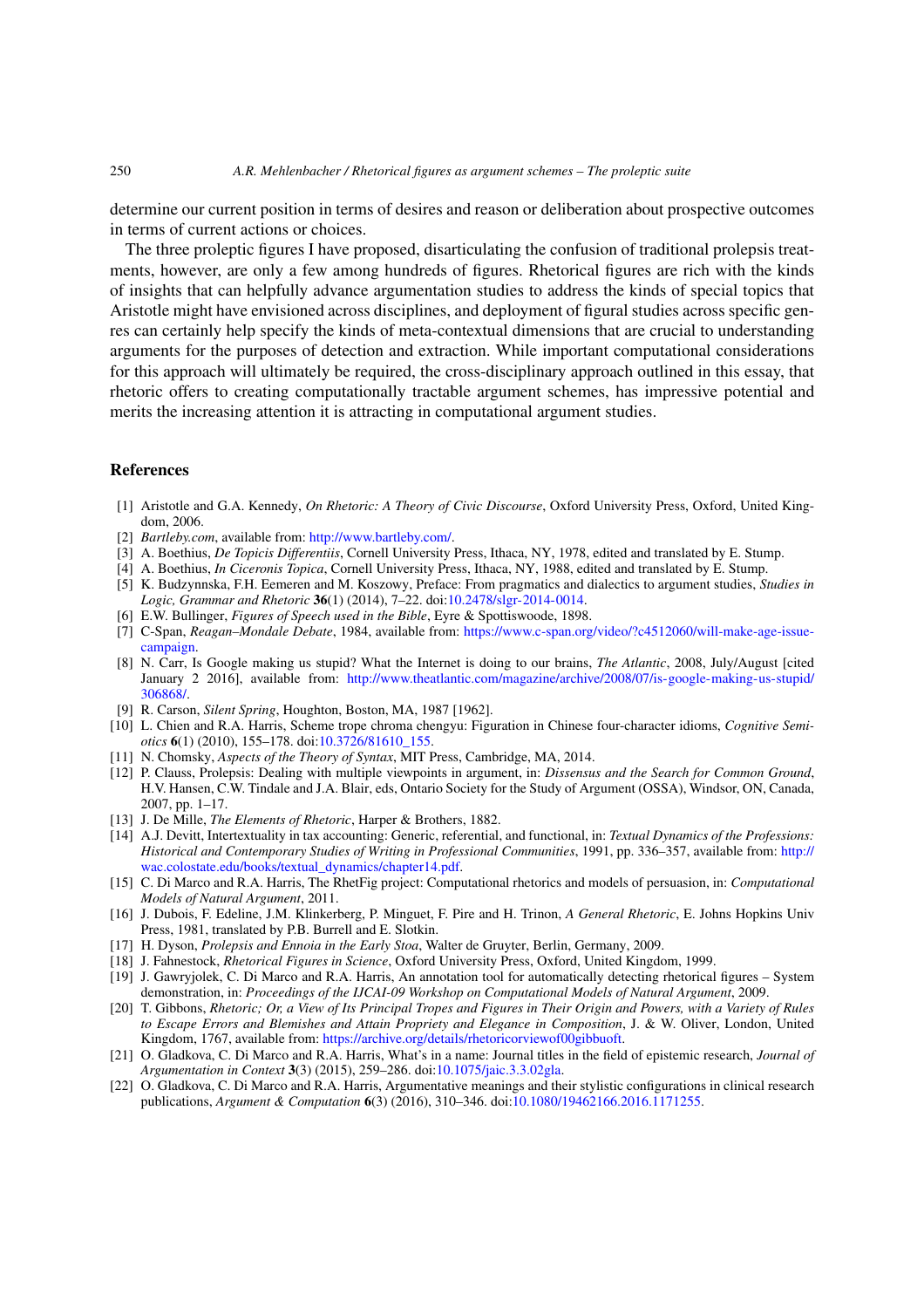- <span id="page-18-17"></span>[23] D.M. Godden and D. Walton, A theory of presumption for everyday argumentation, *Pragmatics & Cognition* **15**(2) (2007), 313–346. doi[:10.1075/pc.15.2.06god.](http://dx.doi.org/10.1075/pc.15.2.06god)
- <span id="page-18-8"></span>[24] J.V. Griend, An analysis of Carr's "Is Google making us stupid." Jake Vander Griend's Blog, 2014, November 1, available from: [https://jakevandergriend.wordpress.com/2014/11/10/an-analysis-of-carrs-is-google-making-us-stupid/.](https://jakevandergriend.wordpress.com/2014/11/10/an-analysis-of-carrs-is-google-making-us-stupid/)
- <span id="page-18-5"></span>[25] A. Grün-Oesterreich, Prolepsis, in: *Encyclopedia of Rhetoric*, T.O. Sloane, ed., Oxford University Press, Oxford, United Kingdom, 2006, available from: [http://www.oxfordreference.com/view/10.1093/acref/9780195125955.001.0001/](http://www.oxfordreference.com/view/10.1093/acref/9780195125955.001.0001/acref-9780195125955-e-201?rskey=sJ9N7B&result=1) [acref-9780195125955-e-201?rskey=sJ9N7B&result=1.](http://www.oxfordreference.com/view/10.1093/acref/9780195125955.001.0001/acref-9780195125955-e-201?rskey=sJ9N7B&result=1) doi[:10.1093/acref/9780195125955.001.0001.](http://dx.doi.org/10.1093/acref/9780195125955.001.0001)
- <span id="page-18-2"></span>[26] R. Harris, Figural logic in Gregor Mendel's "Experiments on plant hybrids", *Philosophy & Rhetoric* **46**(4) (2013), 570– 602. doi[:10.5325/philrhet.46.4.0570.](http://dx.doi.org/10.5325/philrhet.46.4.0570)
- <span id="page-18-18"></span>[27] R. Harris, The rhetoric of science meets the science of rhetoric, *POROI: An Interdisciplinary Journal of Rhetorical Analysis and Invention* **9**(1) (2013), Article ID 8, available from: [http://ir.uiowa.edu/poroi/vol9/iss1/8/.](http://ir.uiowa.edu/poroi/vol9/iss1/8/) doi[:10.13008/](http://dx.doi.org/10.13008/2151-2957.1158) [2151-2957.1158.](http://dx.doi.org/10.13008/2151-2957.1158)
- <span id="page-18-0"></span>[28] R. Harris and C. Di Marco, Constructing a rhetorical figuration ontology, in: *Persuasive Technology and Digital Behaviour Intervention Symposium*, 2009, pp. 47–52.
- <span id="page-18-26"></span>[29] R.A. Lanham, *A Handlist of Rhetorical Terms*, University of California Press, Oakland, CA, 1991.
- <span id="page-18-30"></span>[30] R.A. Lanham, *The Economics of Attention: Style and Substance in the Age of Information*, University of Chicago Press, Chicago, IL, 2006 April 21.
- <span id="page-18-25"></span>[31] J.W.V. Macbeth, *The Might and Mirth of Literature*, Harper & Brothers, New York, NY, 1875.
- <span id="page-18-14"></span>[32] C.R. Miller, Genre as social action, *Quarterly Journal of Speech* **70** (1984), 151–167. doi[:10.1080/00335638409383686.](http://dx.doi.org/10.1080/00335638409383686)
- <span id="page-18-12"></span>[33] C.R. Miller, Aristotle's "Special topics" in rhetorical practice and pedagogy, *Rhetoric Society Quarterly* **17**(1) (1987), 61–70. doi[:10.1080/02773948709390767.](http://dx.doi.org/10.1080/02773948709390767)
- <span id="page-18-16"></span>[34] C.R. Miller and A.R. Kelly, Discourse genres, in: *Verbal Communication*, A. Rocci and L. de Saussure, eds, Handbooks of Communication Science, Vol. 3, de Gruyter, Mouton, 2016, pp. 269–286.
- <span id="page-18-13"></span>[35] C.R. Miller and J. Selzer, Special topics of argument in engineering reports, in: *Writing in Nonacademic Settings*, O. Lee and D. Goswami, eds, Guilford Press, New York, 1985, pp. 309–341.
- <span id="page-18-20"></span>[36] C. Norwood, *Divine Eloquence, Or An Essay Upon The Tropes And Figures Contained, The Holy Scriptures*, printed for W. Phorson, London, United Kingdom, 1792.
- <span id="page-18-3"></span>[37] T. Oakley, *From Attention to Meaning: Explorations in Semiotics, Linguistics, and Rhetoric*, Peter Lang, Bern, Germany, 2009.
- <span id="page-18-24"></span>[38] B. Obama, Remarks by the President on the affordable care act, White House, 2013, available from: [https://www.](https://www.whitehouse.gov/the-press-office/2013/12/03/remarks-president-affordable-care-act) [whitehouse.gov/the-press-office/2013/12/03/remarks-president-affordable-care-act.](https://www.whitehouse.gov/the-press-office/2013/12/03/remarks-president-affordable-care-act)
- <span id="page-18-23"></span>[39] B. Obama, Campaign Rally speech for Hillary Clinton in Cleveland, Ohio, *Newsweek*, 2016, available from: [http://www.](http://www.newsweek.com/barack-obama-full-transcript-cleveland-510052) [newsweek.com/barack-obama-full-transcript-cleveland-510052.](http://www.newsweek.com/barack-obama-full-transcript-cleveland-510052)
- <span id="page-18-27"></span>[40] R. Oppenheimer, The decision to drop the bomb, in: *NBC News; Encyclopaedia Britannica Films, Inc.*, F. Freed and L. Giovannitti, Films Inc., Wilmette, Ill, 1965.
- <span id="page-18-28"></span>[41] C. Oravec, An inventional archaeology of 'A fable for tomorrow', in: *And No Birds Sing: Rhetorical Analyses of Rachel Carson's Silent Spring*, C. Waddell, ed., Southern Illinois University Press, Carbondale, IL, 2000, pp. 42–59.
- <span id="page-18-11"></span>[42] C. Perelman and L. Olbrechts-Tyteca, *The New Rhetoric: A Treatise on Argumentation*, Notre Dame, London, 1969.
- <span id="page-18-31"></span>[43] Plato, *Plato in Twelve Volumes*, Vol. 3, Harvard University Press, Cambridge, MA. Translated by W.R. Lamb. Available from: [http://www.perseus.tufts.edu/hopper/text?doc=Perseus%3Atext%3A1999.01.0178%3Atext%3DMeno.](http://www.perseus.tufts.edu/hopper/text?doc=Perseus%3Atext%3A1999.01.0178%3Atext%3DMeno)
- <span id="page-18-21"></span>[44] Quintilian, Institutio Oratoria, in: *The Institutio Oratoria of Quintilian, Vol. II*, Harvard University Press, Cambridge, 1985, pp. 32–35. Translated by H.E. Butler.
- <span id="page-18-19"></span>[45] W.D. Ross, editor and translator, *The Works of Aristotle: Rhetorica; de Rhetorica ad Alexandrum; de Poetica*, Clarendon Press, Oxford, United Kingdom, 1924.
- <span id="page-18-29"></span>[46] F.H. Sandbach, Ennoia and *Πpoahψiσ* in the stoic theory of knowledge, *The Classical Quarterly* **24**(1) (1930), 44–51.
- <span id="page-18-6"></span>[47] W. Shakespeare, The complete works of William Shakespeare, available from: [http://shakespeare.mit.edu/.](http://shakespeare.mit.edu/)
- <span id="page-18-10"></span>[48] R. Sherry, *A Treatise of Schemes and Tropes (1550): And His Translation of the Education of Children by Desiderius Erasmus*, Scholars Facsimiles & Reprint, Gainesville, FL, 1961.
- <span id="page-18-1"></span>[49] E. Shutova, S. Teufel and A. Korhonen, Statistical metaphor processing, *Computational Linguistics.* **39**(2) (2013), 301– 353. doi[:10.1162/COLI\\_a\\_00124.](http://dx.doi.org/10.1162/COLI_a_00124)
- <span id="page-18-22"></span>[50] J. Smith, *The Mysterie of Rhetorique Unveil'd*, printed by E. Cotes for George Eversden, London, United Kingdom, 1665.
- <span id="page-18-15"></span>[51] J. Swales, *Genre Analysis: English in Academic and Research Settings*, Cambridge University Press, Cambridge, United Kingdom, 1990.
- <span id="page-18-9"></span>[52] G.H. Tanenhaus, Bede's de schematibus et tropis – A translation, *Quarterly Journal of Speech* **48**(3) (1962), 237–253. doi[:10.1080/00335636209382544.](http://dx.doi.org/10.1080/00335636209382544)
- <span id="page-18-7"></span>[53] C.W. Tindale, *Rhetorical Argumentation: Principles of Theory and Practice*, Sage Publications, Thousand Oaks, CA, 2004.
- <span id="page-18-4"></span>[54] D. Walton, *Argumentation Schemes for Presumptive Reasoning*, Routledge, New York, NY, 2009 [1996].